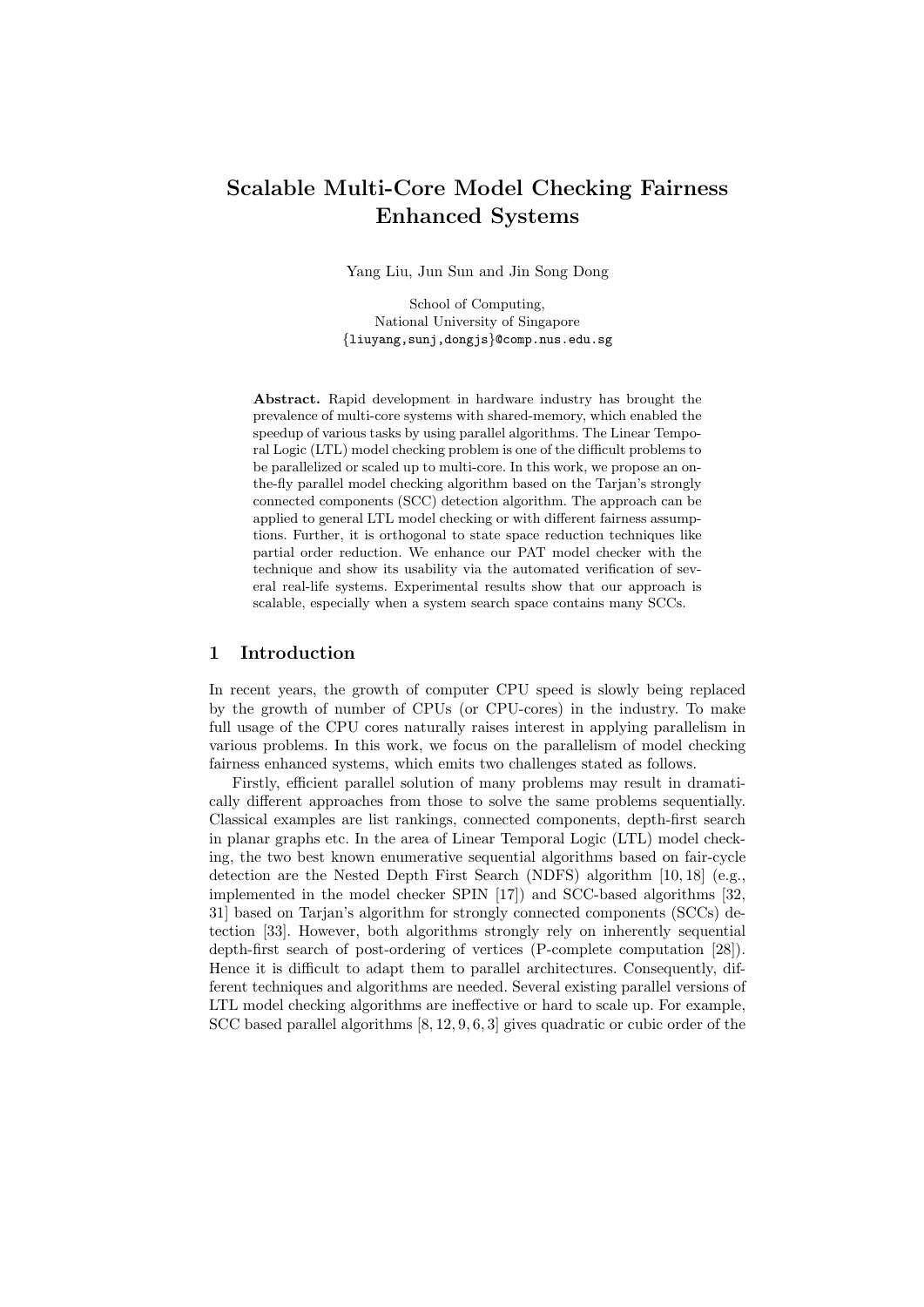search space. Multi-core SPIN [16] is only applicable to two cores for liveness properties. Note that unlike LTL model checking, deadlock-free or reachability analysis is a verification problem with efficient parallel solution. The reason is that the exploration of the state space can be partitioned using breadth-first search [16]. In this work, we will focus on the liveness properties.

Second, fairness, which is concerned with a fair resolution of non-determinism, is often important but expensive to be combined with model checking algorithms. Fairness is an abstraction of the fair scheduler in a multi-threaded programming environment or the relative speed of the processors in distributed systems. Without fairness, verification of liveness properties often produces unrealistic loops during which one process or event is infinitely ignored by the scheduler or one processor is infinitely faster than others. It is important to rule out those counterexamples and utilize the computational resource to identify the real bugs. However, systematically ruling out counterexamples due to lack of fairness is highly non-trivial. It requires flexible specification of fairness as well as efficient verification under fairness. Fairness and model checking with fairness have attracted much theoretical interests for decades [14, 24, 21]. Their practical implications in system/software design and verification have been discussed extensively. In our previous works [32, 31], we present a unified on-the-fly model checking algorithm which handles a variety of fairness including process-level weak/strong fairness, event-level weak/strong fairness, strong global fairness, etc. However, none of these works paid attention to parallel verification.

**Contributions** In this work, we propose an algorithm with the capacity of parallel verification of systems with various fairness constraints in the multicore architecture with share-memory.

SCC-based LTL model checking algorithms conduct a depth first search starting from the root node, and check whether the SCC in the subtree is fair whenever a SCC is identified. Previous parallel algorithms focus on partition of the graph based on special properties of the nodes inside the SCCs, which requires multiple traverses of the whole search graph. These approaches are not practical for large systems, especially when there is a counterexample. Based on our previous work, we propose an on-the-fly parallel algorithm based on an improved version of Tarjan's algorithm. In our approach, a main thread performs the DFS searching of Tarjan's algorithm. Whenever a SCC is detected, a new worker thread is forked to process the found SCC. SCC processing contains both fair loop detection and fairness constraints satisfaction checking (if there is fairness assumption in the system), hence a fair amount of workload is divided to the worker threads to achieve load balancing. When a counterexample is identified in any worker thread, it will inform the main thread to stop the DFS and all other live worker threads. This makes our approach on-the-fly, i.e., without generating the entire search space. We have proved the correctness of our approach in the multi-core architecture with shared memory.

Effective reduction techniques are the keys to resolve the infamous "state explosion" problem in model checking, such as partial order reduction (to reduce the search space by exploring independence of system transitions), symmetric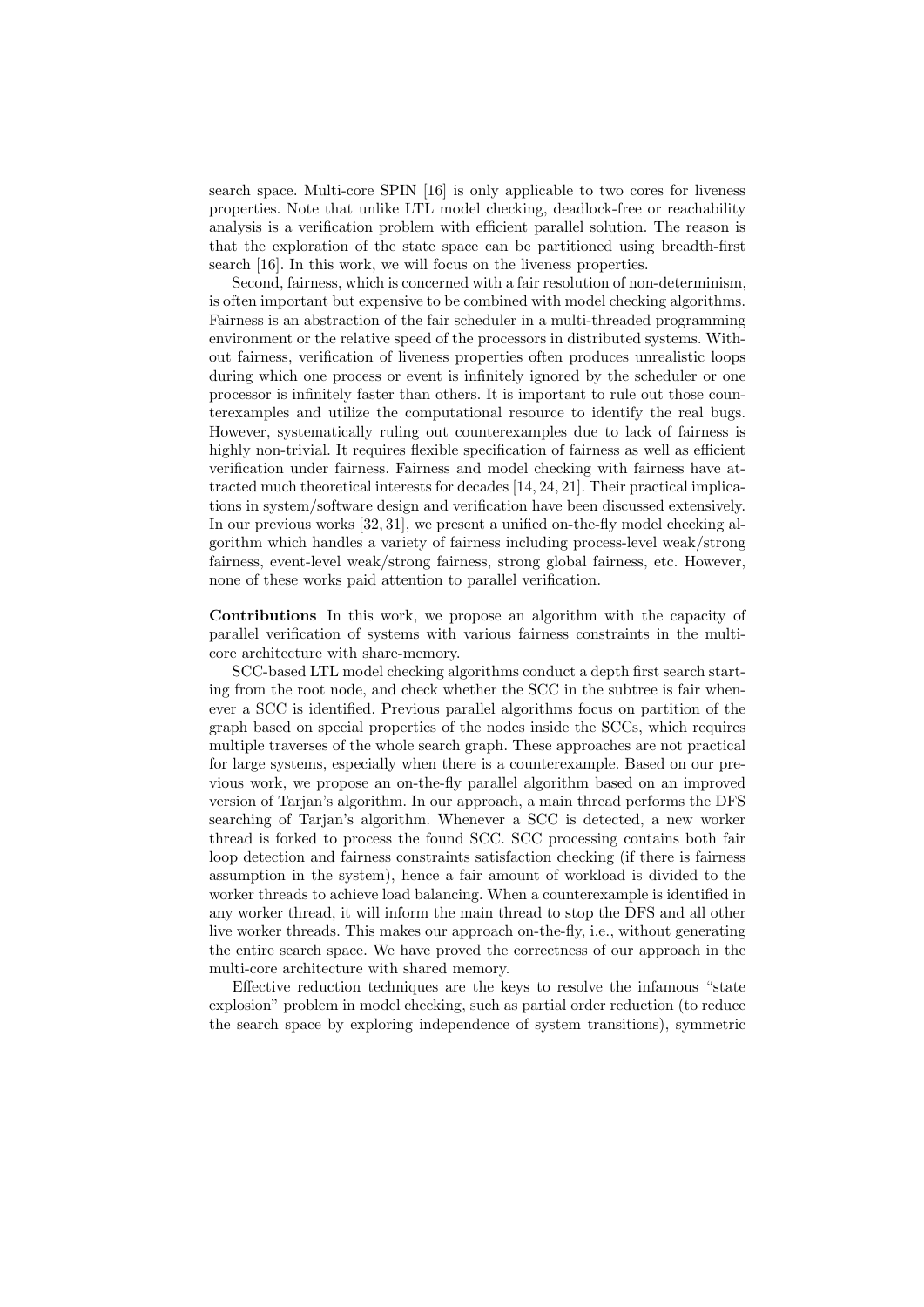reduction (to handle large or even unbounded number of similar processes). We show that all these reductions are compatible with our algorithm, if these reductions are applicable (see Section 4.3 for details).

Our engineering effort realizes this technique in our home-grown PAT model checker (available at http://pat.comp.nus.edu.sg). We show its usability via automated verification of several real-life systems. The experiments show that our technique offers a scalable verification support for multi-core model checking.

**Section Organization** The rest of the paper is structured as follows. Section 2 introduces our computational model, together with a family of different fairness notions. Section 3 presents a sequential fairness model checking algorithm based on SCC detection. Section 4 describes our proposed parallel algorithm in the shared-memory platform. Section 5 shows some experimental results to demonstrate the effectiveness of parallel algorithm. Section 6 discusses related work and Section 7 concludes.

# **2 Background**

In this work, system models are described in the setting of Labeled Transition Systems (LTS). All the algorithms proposed in this paper are applicable to the models that can be interpreted as LTSs implicitly by defining a complete set of operational semantics. For example, PAT accepts modeling languages like Communicating Sequential Processes $# (CSP#)$  [29], Web Service modeling language, real-time system modeling language. This section gives the LTS semantics and defines different fairness constraints based on it.

Let *e* be an event (in process algebra, e.g., CSP), which could be either an abstract event (e.g., a synchronization barrier if shared by multiple processes) or a data operation (e.g., a sequential program). Let  $\Sigma$  be the set of all events in the model.

**Definition 1 (LTS).** *A Labeled Transition System*  $\mathcal{L}$  *is a 3-tuple*  $(S, init, \rightarrow)$ *where* S is a set of system configurations/states, init  $\in S$  is the initial system *configuration and*  $\rightarrow \subseteq S \times \Sigma \times S$  *is a labeled transition relation.* 

In this work, we focus on infinite system executions explained as follows. Finite behaviors are extended to infinite ones by appending infinite idling events at the rear. Given two states *s* and *s'* in *S*, we write  $s \stackrel{e}{\rightarrow} s'$  to denote a transition from *s* to *s*' with event *e*. Given a LTS  $\mathcal{L} = (S, init, \rightarrow)$ , an execution  $E =$  $\langle s_0, e_0, s_1, e_1, \cdots \rangle$  is an infinite sequence of alternating states and events, where  $s_0 = init$  and for all  $i \geq 0$  such that  $s_i \stackrel{e_i}{\rightarrow} s_{i+1}$ . Given a LTL property  $\phi$ ,  $\mathcal{L}$ satisfies  $\phi$  if and only if every execution of  $\mathcal L$  satisfies  $\phi$ .

Without fairness constraints, a system may behave freely as long as it starts with an initial state and conforms to the transition relation. A fairness constraint restricts the set of system behaviors to only those fair ones. Given a LTL property *φ*, verification under fairness means verifying whether all fair executions of the system satisfy  $\phi$ . In the following, we briefly review a variety of different fairness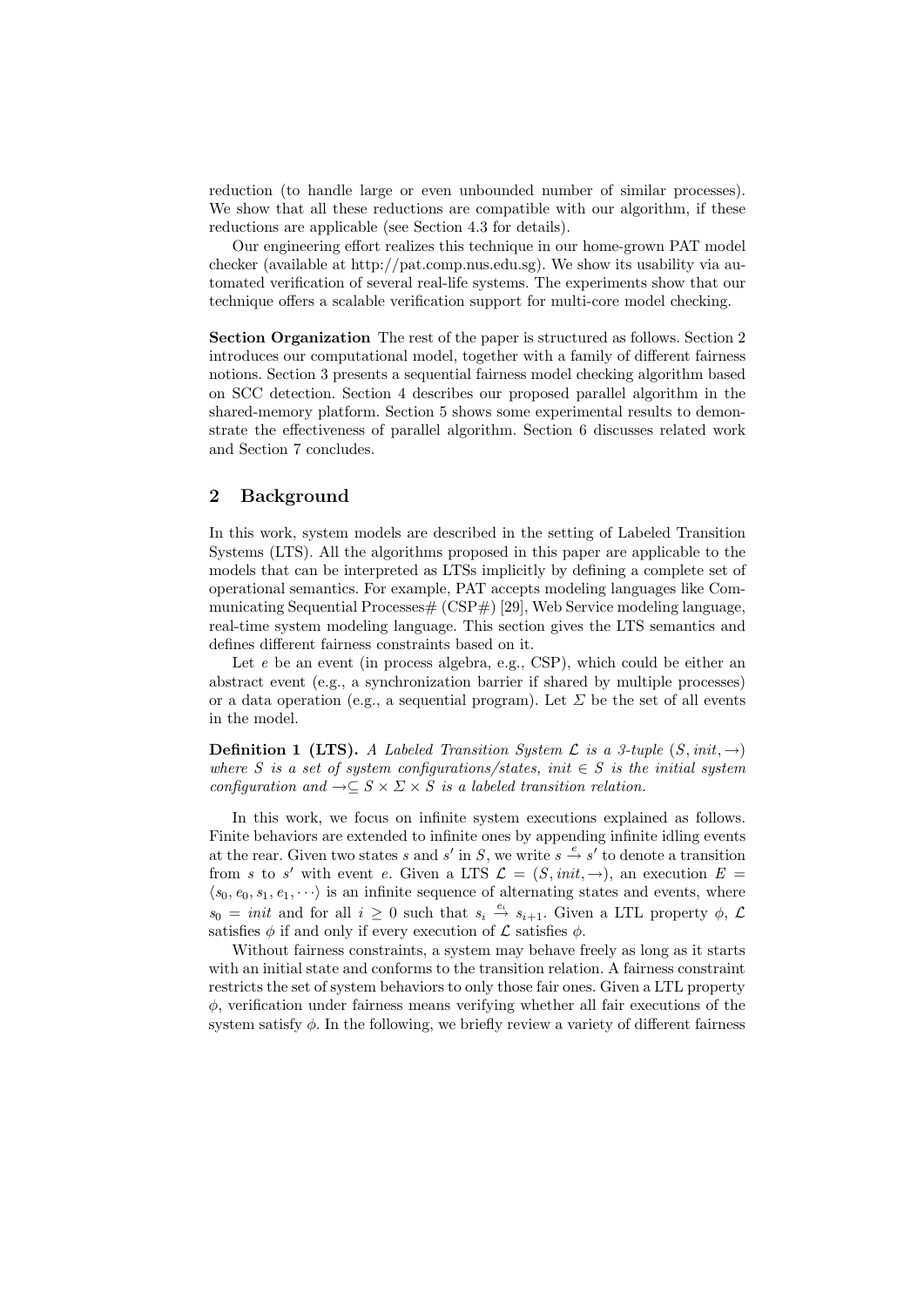constraints. The following notions are used to define fairness. *enabledEvt*(*s*) is the set of enabled events at state  $s$ , i.e.,  $e$  is in  $enabledEvt(s)$  if and only if there exist  $s' \in S$  such that  $s \stackrel{e}{\to} s'$ . If the system is constituted by multiple processes running in parallel, we write  $enabledPro(s)$  to be the set of enabled processes, which may make a move given the system state *s*. Given a transition  $s \stackrel{e}{\rightarrow} s'$ , we write *engagedPro* $(s, e, s')$  to be the set of participating processes, which have made some progress during the transition. Notice that if *e* is synchronized by multiple processes, the set contains all the participating processes. We write *engagedEvt*(s, e, s') to denote {e}. In the following, we use  $E = \langle s_0, e_0, s_1, e_1, \cdots \rangle$ to denote an execution.

**Weak fairness [24, 25]** There are two different levels of weak fairness, i.e. eventlevel weak fairness (EWF) or process-level weak fairness (PWF). *E* satisfies event-level weak fairness, if and only if for every action *e*, if *e* eventually becomes enabled forever in *E*, then  $e_i = e$  for infinitely many *i*, i.e.,  $\Diamond \Box e$  *is enabled*  $\Rightarrow$ *✷✸ e is engaged*. Intuitively, event-level weak fairness states that if an event becomes enabled forever after some steps, then it must be engaged infinitely often. *E* satisfies process-level weak fairness, if and only if for every process *p*, if *p* eventually becomes enabled forever in *E*, then  $p \in engagedProc(s_i, e_i, s_{i+1})$ for infinitely many *i*, which equals to  $\Diamond \Box p$  *is enabled*  $\Rightarrow \Box \Diamond p$  *is engaged* in LTL. Intuitively, process-level weak fairness states that if a process becomes enabled forever after some steps, then it must be engaged infinitely often. From another point of view, process-level weak fairness guarantees that each process is only finitely faster than the others. Weak fairness is equivalent to justice conditions [25]. An alternative formulation of weak fairness is that every computation should contain infinitely many particular states (e.g. states where an event or a process is disabled or has just engaged).

**Strong fairness [23, 11, 27]** Strong fairness is particularly useful in the analysis of systems that use semaphores, synchronous communication, and other special coordination primitives. Likewise, there are two levels of strong fairness. *E* satisfies event-level strong fairness (ESF) if and only if, for every event *e*, if *e* is infinitely often enabled,  $e = e_i$  for infinitely many *i*, which equals to  $\Box \Diamond e$  *is enabled*  $\Rightarrow \Box \Diamond e$  *is engaged* in LTL. It states that if an event is infinitely often enabled, it must be infinitely often engaged. *E* satisfies processlevel strong fairness (PSF) if and only if, for every process  $p$ , if  $p$  is infinitely often enabled, then  $p \in engagedProc(s_i, e_i, s_{i+1})$  for infinitely many *i*, which equals to  $\Box \Diamond p$  *is enabled*  $\Rightarrow \Box \Diamond p$  *is engaged* in LTL. Process-level strong fairness means that if a process is repeatedly enabled, it must eventually make some progress. Verification under (event-level/ process-level) strong fairness (or compassion condition) has been discussed previously [13, 15, 20, 26, 32, 31].

**Strong global fairness [11]** *E* satisfies strong global fairness (SGF) if and only if, for every *s*, *e*, *s*<sup>*'*</sup> such that  $s \stackrel{e}{\to} s'$ , if  $s = s_i$  for infinite many *i*,  $s_i = s$ and  $e_i = e$  and  $s_{i+1} = s'$  for infinitely many *i*. Intuitively, it states that if a *step* (from *s* to *s'* by engaging in event *e*) can be taken infinitely often, then it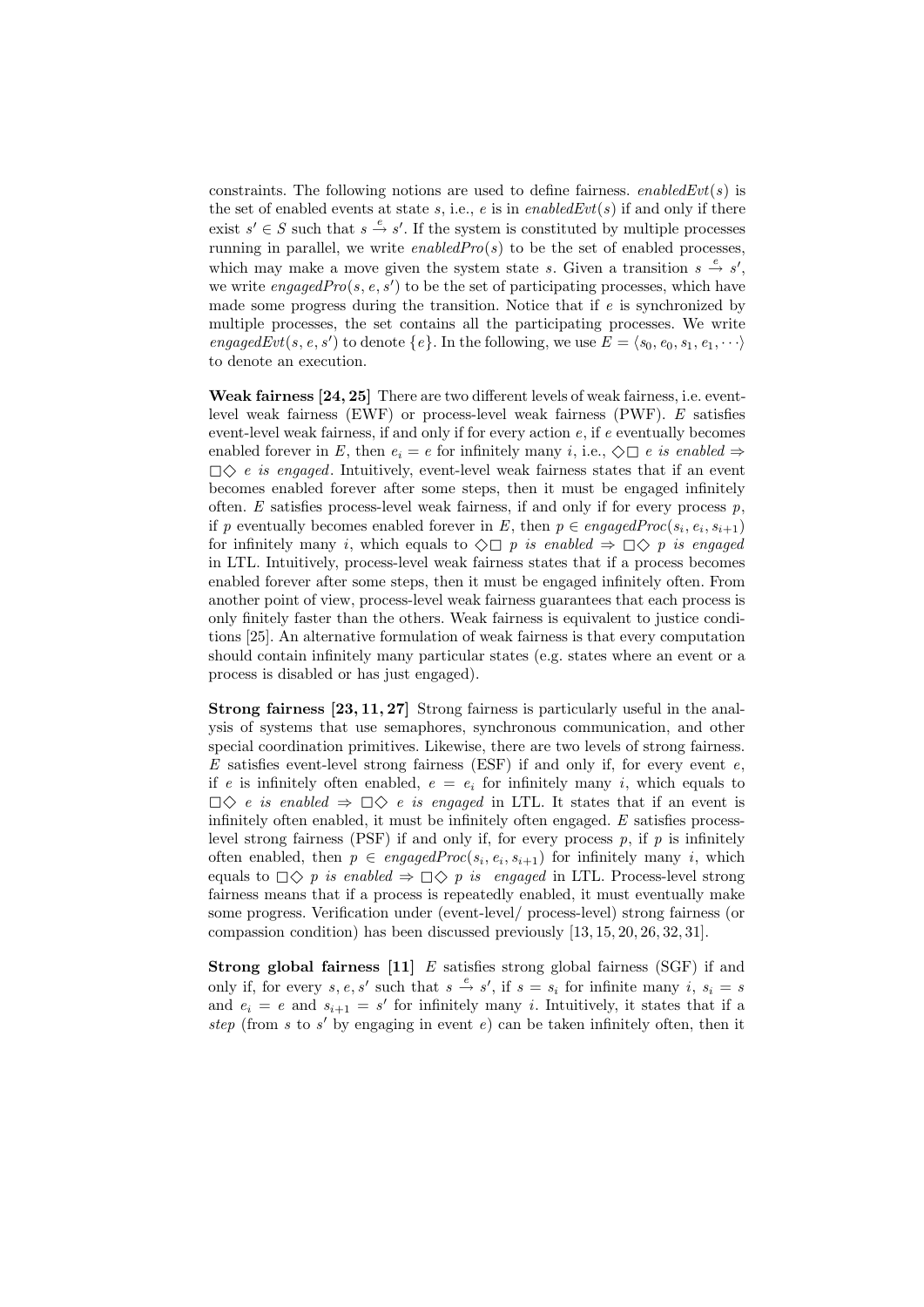must actually be taken infinitely often. Different from the previous notions of fairness, strong global fairness concerns about both events and states, instead of events only. It can be shown by a simple argument that strong global fairness is stronger than event-level strong fairness. Because it concerns about both events and states, it is 'event-level' and 'process-level'. Strong global fairness requires that an infinitely enabled event must be taken infinitely often in *all* contexts, whereas event-level strong fairness only requires the enabled event to be taken in *one* context. Many population protocols reply on strong global fairness, e.g., protocols presented in [1, 11].

### **3 Sequential Model Checking under Fairness**

Given a LTS  $\mathcal L$  and a LTL formula  $\phi$ , model checking is about searching for an execution of  $\mathcal L$  which fails  $\phi$ . In automata-based model checking, the negation of  $\phi$  is translated to an equivalent Büchi automaton  $\beta$ , which is then composed with the LTS representing the system model. Model checking under fairness is to search for an infinite execution which is accepting to the Büchi automaton and at the same time satisfies the fairness constraints. Equivalently, it is to search a loop or a Strongly Connected Components (SCC) in the state graph such that the infinite execution traversing through every state/edges of the loop or SCC satisfies the fairness constraints.

SCC-based verification algorithms rely on the SCC detection, most of which are based on Tarjan's algorithm for identifying SCCs [33]. Figure 1 presents a sequential unified algorithm for automata-based model checking of LTL under fairness [31]. The algorithm works by searching on-the-fly for fair strongly connected subgraphs, which may constitute counterexamples. The basic idea is to identify one SCC at a time and then check whether it is fair or not. If it is, the search is over. Otherwise, the SCC may be partitioned into several smaller strongly connected subgraphs, which are then checked recursively one by one.

We briefly explain how the algorithm works. Interested readers should refer to [31] for details. Assumes that *States* is the set of states and *Transitions* is the set of transitions<sup>1</sup>. At the top level is a while-loop, which stops only if all states have been visited. At line 2, Tarjan's algorithm is used to identify a SCC [13]. If the found *scc* is fair, a counterexample is generated (at line 5) and the algorithm returns false. Without fairness assumptions, a SCC is fair if and only if it is accepting to the Büchi automaton (i.e. Büchi fair). The complexity of checking whether *scc* is fair or not under fairness assumption is linear in the size of *scc*. For instance, under weak fairness, we must first identify the set of processes/events that are always enabled and compare the set with the set of processes/events that make progress.

If *scc* is not fair, a procedure *prune* is used to prune *bad states* from *scc* (at line 8). Bad states are the reasons why *scc* is not fair. The intuition behind the pruning is that there may be a fair strongly connected subgraph in the remaining

<sup>&</sup>lt;sup>1</sup> both of which may be constructed on-the-fly instead of known before-hand.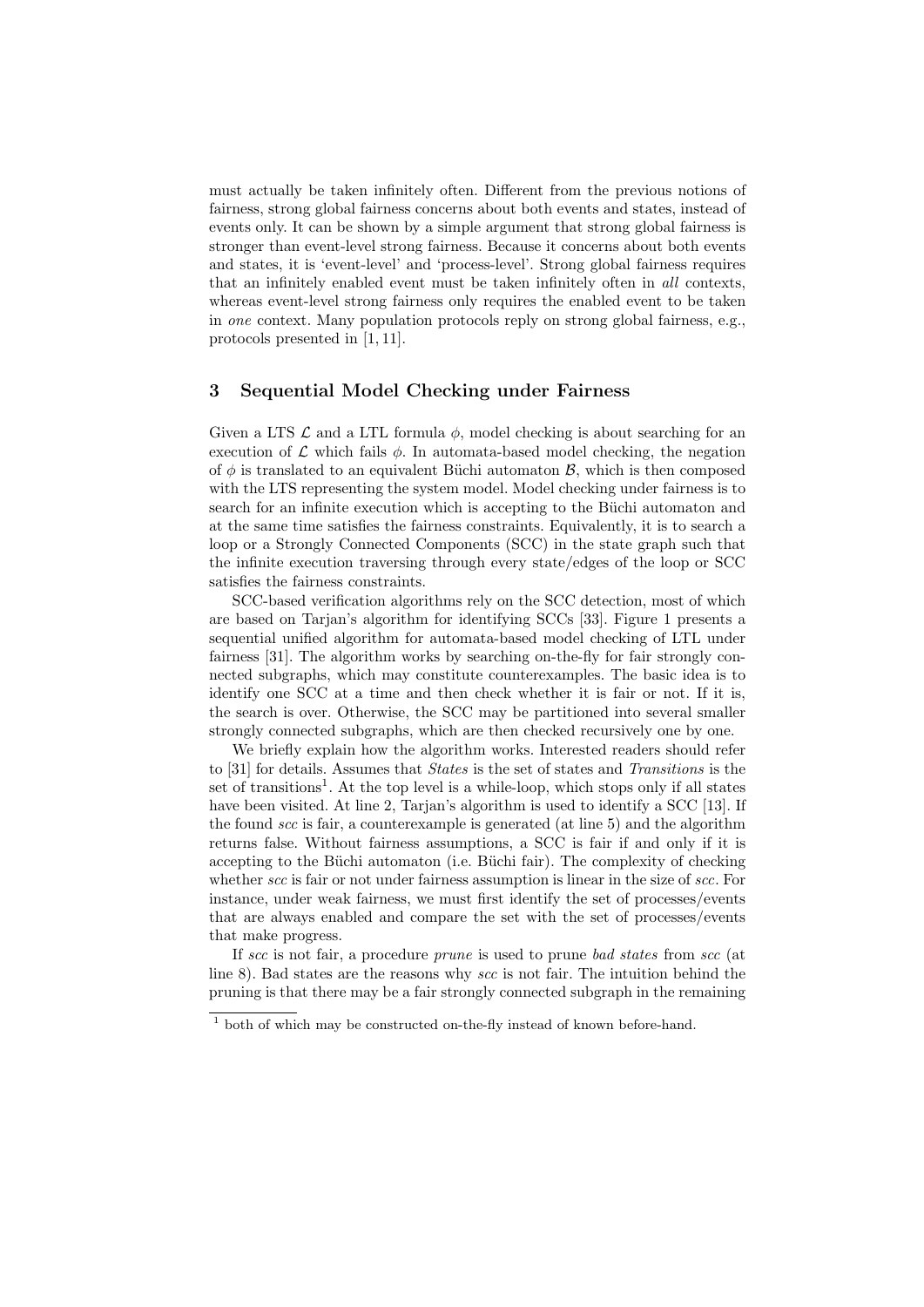**procedure** *mc*(*States, Transitions*)

| while there are un-visited states<br>1.                                  |        |  |  |  |  |  |  |  |
|--------------------------------------------------------------------------|--------|--|--|--|--|--|--|--|
| <b>let</b> $\mathit{scc} := \mathit{tarian}(States, Transitions);$<br>2. |        |  |  |  |  |  |  |  |
| 3.<br>mark states in scc as visited;                                     |        |  |  |  |  |  |  |  |
| if is $Fair(scc) = true$ then<br>4.                                      | $\ast$ |  |  |  |  |  |  |  |
| 5.<br>generate a counterexample;                                         | $\ast$ |  |  |  |  |  |  |  |
| 6.<br>return <i>false</i> ;                                              | $- *$  |  |  |  |  |  |  |  |
| else<br>7.                                                               | $- *$  |  |  |  |  |  |  |  |
| $scc = prune(scc);$<br>8.                                                | $-$ *  |  |  |  |  |  |  |  |
| if $mc(scc, Transitions) = false$ then<br>9.                             | $-$ *  |  |  |  |  |  |  |  |
| 10.<br>return <i>false</i> ;                                             | $-$ *  |  |  |  |  |  |  |  |
| 11.<br>endif                                                             | $-$ *  |  |  |  |  |  |  |  |
| endif<br>12.                                                             | $\ast$ |  |  |  |  |  |  |  |
| 13. endwhile                                                             |        |  |  |  |  |  |  |  |
| 14. return $true$                                                        |        |  |  |  |  |  |  |  |

**Fig. 1.** Algorithm for sequential model checking under fairness [31]

states after eliminating the bad states. By simply modifying *isFair* and *prune* method, the algorithm can be used to handle different fairness. For instance,the following defines the functions for event-level strong fairness [31].

*isFair*(*scc*) = *true* if and only if  $∀s:$  *scc enabledEvt*(*s*)  $subseteq$  *engagedEvt*(*scc*)

where *engagedEvt*(*scc*) = { $a | \exists s, s' : \text{sec } s \stackrel{a}{\rightarrow} s'$ } is the set of events labeling a transition between two states in *scc*, i.e. the set of events that can be engaged if an execution visits only states in *scc*. Intuitively, *scc* satisfies event-level strong fairness if and only if all enabled events are engaged in the SCC.

 $prune({\textit{scc}}) = \{s : {\textit{scc}} \mid {\textit{enabeledEvt}(s)} \subseteq {\textit{engagedEvt}(\textit{scc})}\}$ 

In this setting, a state is bad if it enables an event which is not engaged in the SCC. It is clear that if the SCC contains a fair strongly connected subgraph, no state constituting the subgraph is pruned.

At line 9, a recursive call is made to check whether there is a fair strongly connected subgraph within the remaining states. The call terminates in two ways. One is that a fair subgraph is found (at line 6) and the other is that all states in *scc* are pruned (at line 14).

*Example 1.* Assume that the automaton shown in Figure 2 is the product of a LTS and a Büchi automaton. Further assume that state 2 is an accepting state, i.e. any traces which visits state 2 infinitely often is accepting the Büchi automaton. There are two SCCs, namely *scc*1 which is composed of state 1 only and *scc*2 which is composed of state 0, 2 and 3. State 0 is a bad state in *scc*2 under event-level strong fairness since  $a \in enabledExt(state 0)$  whereas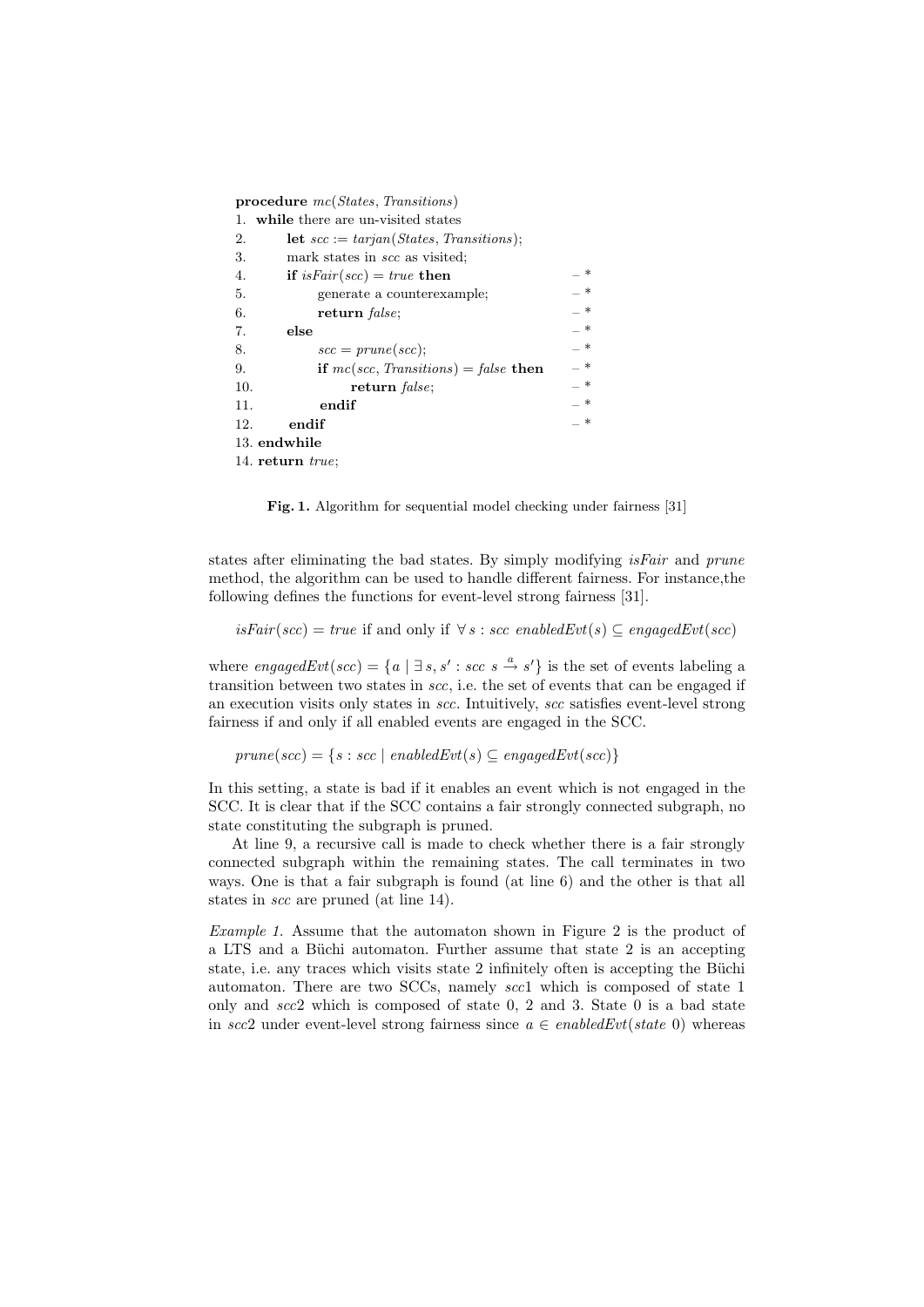

**Fig. 2.** ESF Model Checking Example

 $a \notin engagedEvt(scc2)$ . Notice that state 3 is not a bad state. As a result, state 0 is pruned. Next, in the recursive call, the SCC composed of state 2 and 3 are identified. However, state 3 becomes a bad state now because event *c* is now enabled but not engaged. State 3 is pruned then. Lastly, state 2 is pruned. Because *scc*1 does not contain an accepting state, it fails all *isFair* test. As a result, no counterexample is found. **□** 

After a SCC has been fully examined (i.e., all pruned) at line 12, the algorithm repeats from line 2 to check the next SCC. We remark that the algorithm is a natural candidate for exploring multi-core parallelism. Firstly, examining weather a SCC is fair or whether it contains fair strongly connected subgraph is time consuming, and hence checking multiple SCCs in parallel is likely to generate significant saving. SCC fairness checking is linear in the number of transitions connecting states of the SCC. Checking whether a SCC contains a fair strongly connected subgraph is expensive. In the worst case, only one state is pruned each time and therefore the complexity is bounded by the number of transitions times the number of states. Secondly, different SCCs naturally exclude each other and therefore checking them in parallel will not cause significant computational or communication overhead.

# **4 Parallel Model Checking In Shared-Memory Platform**

In this section, we present a parallel approach at the challenges of shared-memory architecture and its specific characteristics. We will detail the algorithm design, its complexity and correctness.

#### **4.1 Shared-Memory Platform**

We work with a model based on threads that share all memory, although they have separate stacks in their shared address space and a special thread-local storage to store thread-private data. Our working environment is .NET framework (version 2.0) in Microsoft Windows platform, with its implementation of threads as lightweight processes. Switching contexts among different threads is cheaper than switching contexts among full-featured processes with separate address spaces, so using threads in the system incurs only a minor penalty.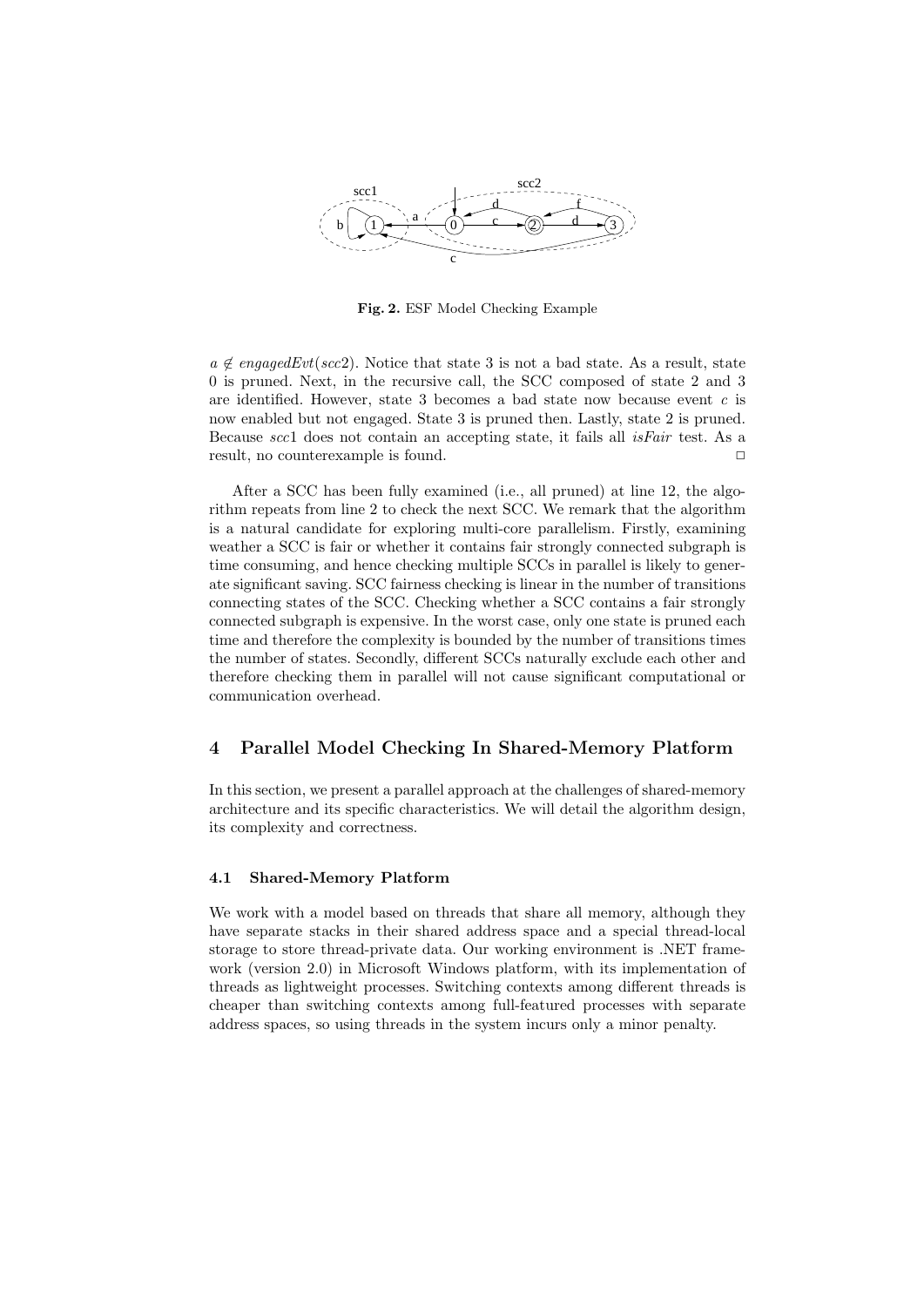**Critical Sections, Locking and Lock Contention** In a shared-memory setting, access to memory, that may be used for writing by more than a single thread, has to be controlled through the use of mutual exclusion, otherwise, race conditions will occur. This is generally achieved through use of a "mutual exclusion device", so-called mutex. A thread wishing to enter a critical section has to lock<sup>2</sup> the associated mutex, which may block the calling thread if the mutex is locked already by some other thread. An effect called resource or lock contention is associated with this behavior. This occurs, when two or more threads happen to need to enter the same critical section (and therefore lock the same mutex), at the same time. If critical sections are long or they are entered very often, contention starts to cause observable performance degradation, as more and more time is spent waiting for mutexes.

**Memory Management and Thread Communication** Microsoft .NET common language runtime requires that all resources be allocated from the managed heap. Objects are automatically freed when they are no longer needed by the application. The communication between threads can be achieved simply by object reference passing.

### **4.2 Parallel Fairness Model Checking Algorithm**

The SCC-based verification algorithm presented in the previous section is recursive and employs a sequential DFS search, which exhibits some challenges in parallelism.



The sequential algorithm in Figure 1 can be illustrated in the figure above. When a SCC is detected, it will be analyzed and pruned until empty or there is a counterexample detected (*scc*4 in above graph). Taking a close look at the algorithm, we observe that there are four actions applied in each detected SCC: (1) fairness testing (line 4), (2) bad states pruning (line 8), (3) counterexample generation (line 5),  $(4)$  recursive sub-SCC detection (line 9). The first three actions are local to the detected SCC. Although the recursive sub-SCC detection is complicated, we can create a local copy of the Tarjan algorithm to search for "SCC" in the pruned states. In this way, each SCC can be processed independent. Therefore, we can put the workload of SCC analysis into separate

<sup>2</sup> In .NET framework, keyword **lock** is used to achieve this effect.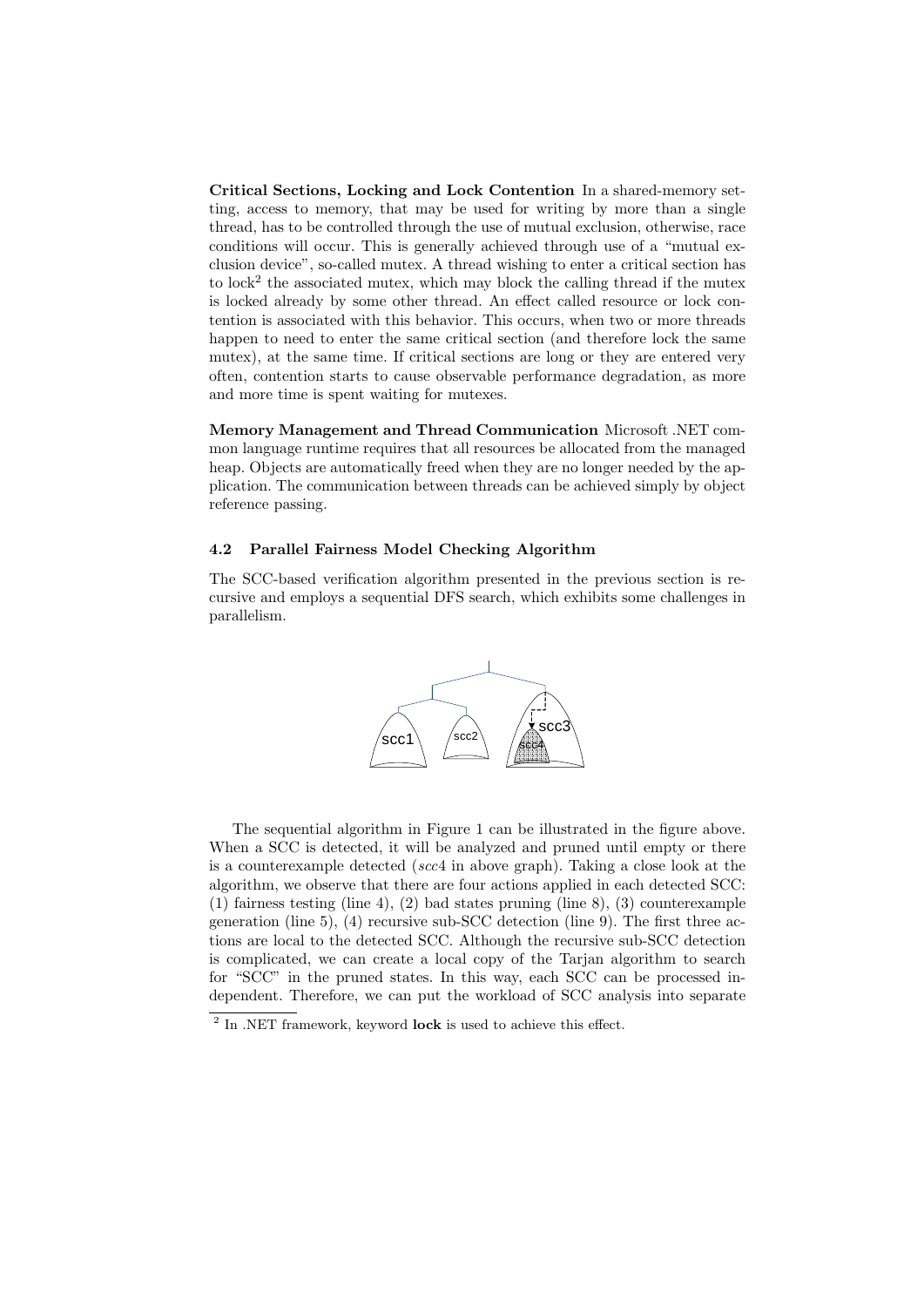*stopped* = *false*; **procedure** *run*(*threadPool, States, Transitions*) 1*. visited* =  $\varnothing$ ; 2*.* **while** there are states in *States* but not in *visited* 3*.* **if** *stopped* **then** *{***return**; *}* 4*.* **let** *scc* = *tarjan*(*States, Transitions*); 5.  $visited = visited \cup \textit{scc}$ ; 6*.* **if** *forking conditions* **then** 7*. threadPool.forkWorkerThread*(*scc, Transitions*); 8*.* **else** 9*.* process *scc* locally 10*.* **endif** 11*.* **endwhile** 12*.* **return**;

**Fig. 3.** Tarjan Thread Implementation

threads to achieve concurrency. Inspired by these observations, we present a SCC-based parallel model checking algorithm with four parts: *Tarjan thread*, *SCC worker thread*, *SCC worker thread pool* and *parallel model checker*. The detailed algorithms are illustrated as follows.

**Tarjan thread** Figure 3 presents the implementation of *Tarjan thread*, which identifies all SCCs using Tarjan's algorithm. Tarjan thread has one public variable *stopped* and the thread starting procedure *run*. *stopped* is a control variable to stop this thread (line 3) as soon as a worker thread reports a counterexample. When *Tarjan thread* starts, the *run* procedure will perform a DFS to detect all SCCs in the search space using Tarjan's algorithm. This process is similar to *mc* procedure in Figure 1. When a SCC *scc* is detected at line 4, if the forking conditions at line 6 are satisfied, then a new SCC worker thread will be forked and added in to the worker thread pool (line 7). Otherwise *scc* will processed locally in the *Tarjan thread* (line 9). This local process is the same as the *SCC worker thread* (which will be explained later), which stops this thread if a counterexample is found. Forking conditions can be that the size of *scc* is bigger than some threshold or the thread pool is full. We add this checking to achieve better efficiency and workload balance. If the size of *scc* is small (e.g., only few nodes), the overhead of creating a thread is much bigger than processing it locally. If the thread pool is full, processing the found *scc* locally is probably more efficient than creating a long waiting queue in the thread pool.

**SCC worker thread** *SCC worker thread* works on a detected SCC to report whether the SCC contains a counterexample or not within the given SCC states and transitions. It basically resembles the code from line 4 to 12 (highlighted using  $\rightarrow$ ) in Figure 1. If the detected SCC is not fair, it will prune the states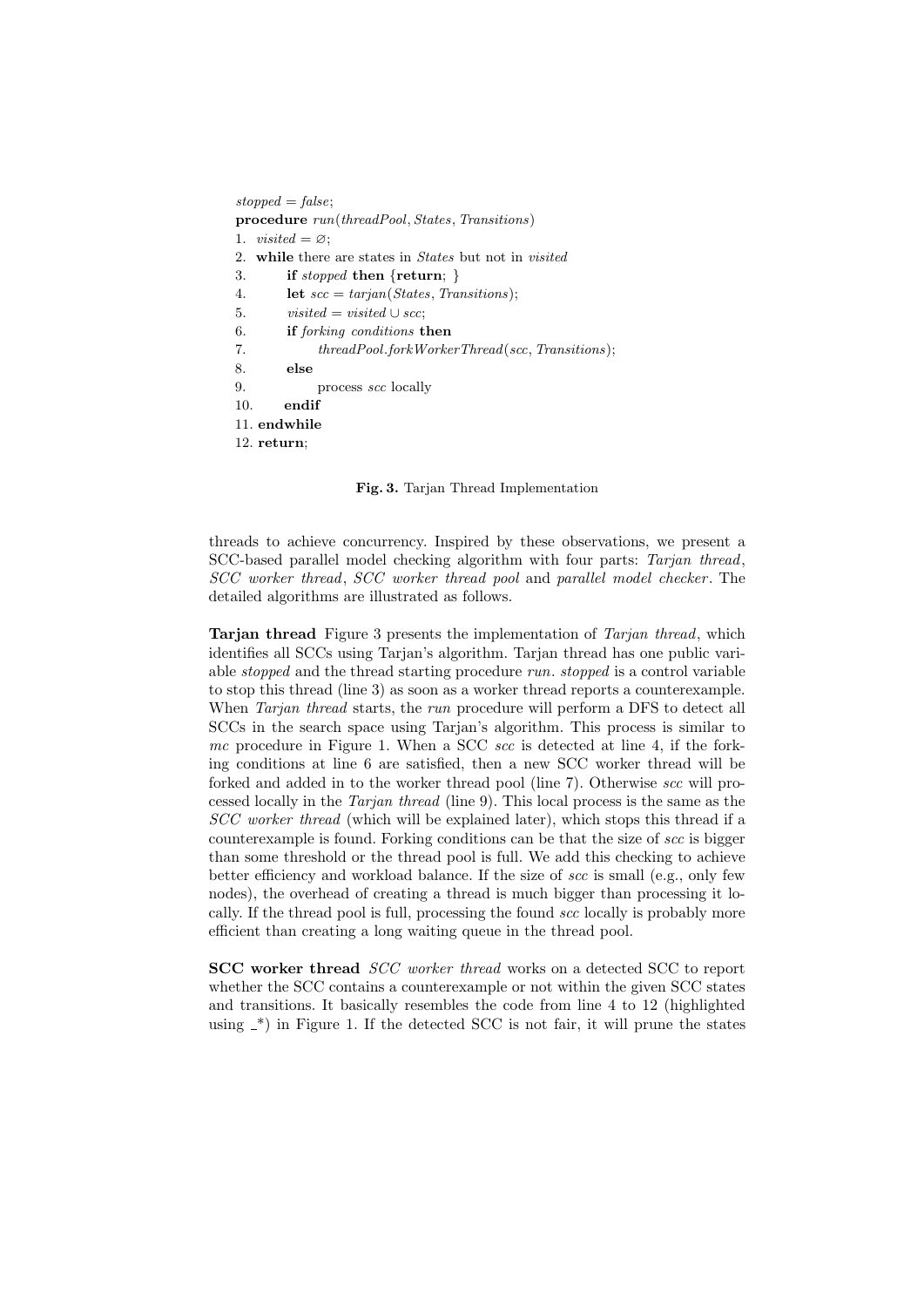$threadQueue = empty queue;$ *jobFinished* = *false*; **procedure** *forkWorkerThread*(*States, Transitions*) *.* **lock**(*threadQueue*); *.* **if**(!*jobFinished*) *.* **let** *wt* = *new workerThread*(*States, Transitions*); *.* register *wt.termination* to *threadTermination* procedure *. threadQueue.enqueue*(*wt*); 6*.* **endif** *.* **unlock**(*threadQueue*); **procedure** *threadTermination*(*thread*) *.* **lock**(*threadQueue*); *.* **if** thread produces counterexample *∧* !*jobFinished* **then** *.* terminate all other threads *.* terminate tarjan thread *. jobFinished* = *true*; 13*.* **endif** *. threadPool.remove*(*thread*)

15*.* **unlock**(*threadQueue*);

**procedure** *allThreadsJoin*()

- 16*.* **while**(has running threads)
- 17*.* busy wait
- 18*.* **endwhile**

### **Fig. 4.** Thread Pool Implementation

according to the given fairness type. Otherwise it will terminate and return false. If the pruned *scc* has fewer states, a local copy of the Tarjan's algorithm will continue the searching. Upon the termination of *SCC worker thread*, a notification will send to the thread pool to notify the result.

**SCC worker thread pool** The implementation of the *SCC worker thread pool* is presented in Figure 4. The thread pool has a working queue *threadQueue*<sup>3</sup> to store all active worker threads. Private variable *jobFinished* indicates whether a counterexample has been found or not. Procedure *forkWorkerThread* creates a new worker thread (line 3) and puts it into the working queue (line 5), if the counterexample is not found (line 2). A lock is used on *threadQueue* (at line 1 and 7) to prevent *Tarjan thread* working too fast to add two or more

<sup>&</sup>lt;sup>3</sup> In our implementation, *threadQueue* is realized by System.Threading.ThreadPool object in .NET Framework. The thread scheduling is managed by the thread pool automatically.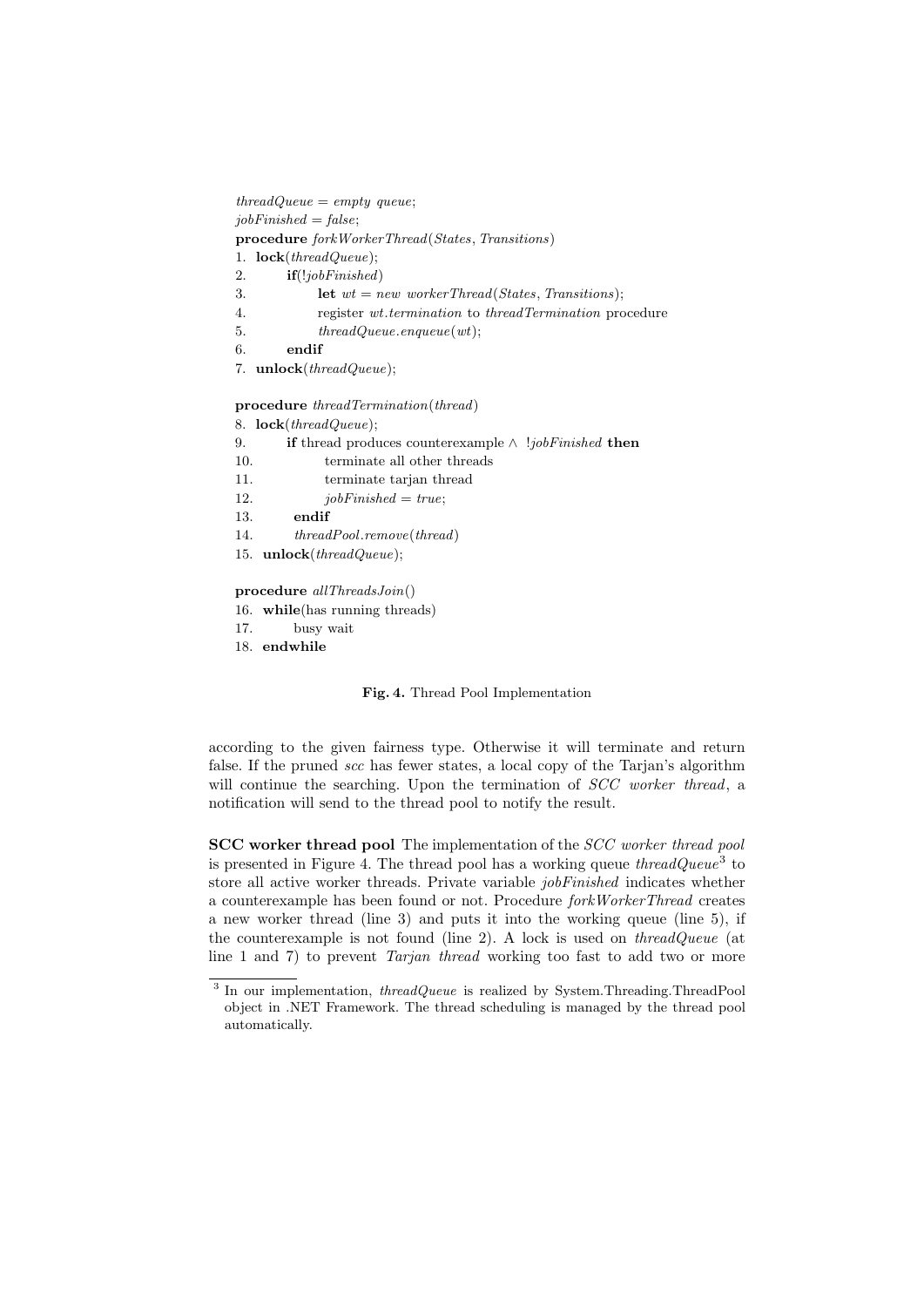**procedure** *pmc*(*States, Transitions*)

- 1*.* initialize worker thread pool *threadPool*
- 2*.* **let** *tarjan* = *tarjanThread.run*(*threadPool, States, Transitions*);
- 3*. tarjan.join*();
- 4*. threadPool.allThreadsJoin*();
- 5*.* **if** counterexample is found **then**
- 6*.* **return** *false*;
- 7*.* **return** *true*;

#### **Fig. 5.** Parallel Model Checker Implementation

threads at same time. This is possible because during the process of forking the first thread, *Tarjan thread* may find another SCC and want to fork a new thread. At line 4, we register the termination event of the *worker thread* to procedure *threadTermination*, which means upon the termination of the worker thread, the thread pool will be notified and procedure *threadTermination* will be triggered. When procedure *threadTermination* is triggered, if the termination thread has located a counterexample and no one does it before (line 9), thread pool will terminate<sup>4</sup> all other active threads (line 10) and *Tarjan thread* (by setting *stopped* flag to true) (line 11). Flag *jobFinished* is set to true at line 12, hence new threads shall not be forked anymore. !*jobFinished* checking in line 9 is necessary to prevent terminating same threads twice. In the end, the termination thread is removed from thread pool in line 12. During this process *threadQueue* is locked to prevent data race. Procedure *allThreadsJoin* does busy-waiting until all threads terminate.

**Parallel model checker** Lastly, *parallel model checker* is shown in Figure 5. It conducts the verification by creating the *Tarjan thread* and thread pool. Once *Tarjan thread* starts, it will wait for *Tarjan thread* to join (i.e., successfully terminate) (line 3). The termination can be that all states are explored, or a counterexample is found locally, or *stopped* flag is set to false. Afterwards, it will wait for thread pool to terminate (line 4). The procedure will return false if any counterexample is found in *tarjan thread* or any worker thread.

### **4.3 Complexity and Soundness**

In this section, we discuss the complexity of the parallel model checking algorithm and prove its soundness.

For the sequential version of the algorithm, the time complexity for verification under no fairness, event-level or process-level weak fairness or strong global

<sup>4</sup> Thread termination can be achieved by thread killing or asking the thread to voluntarily give up. The second way is safer and adopted in our approach. One example is the stopped flag in *Tarjan thread*.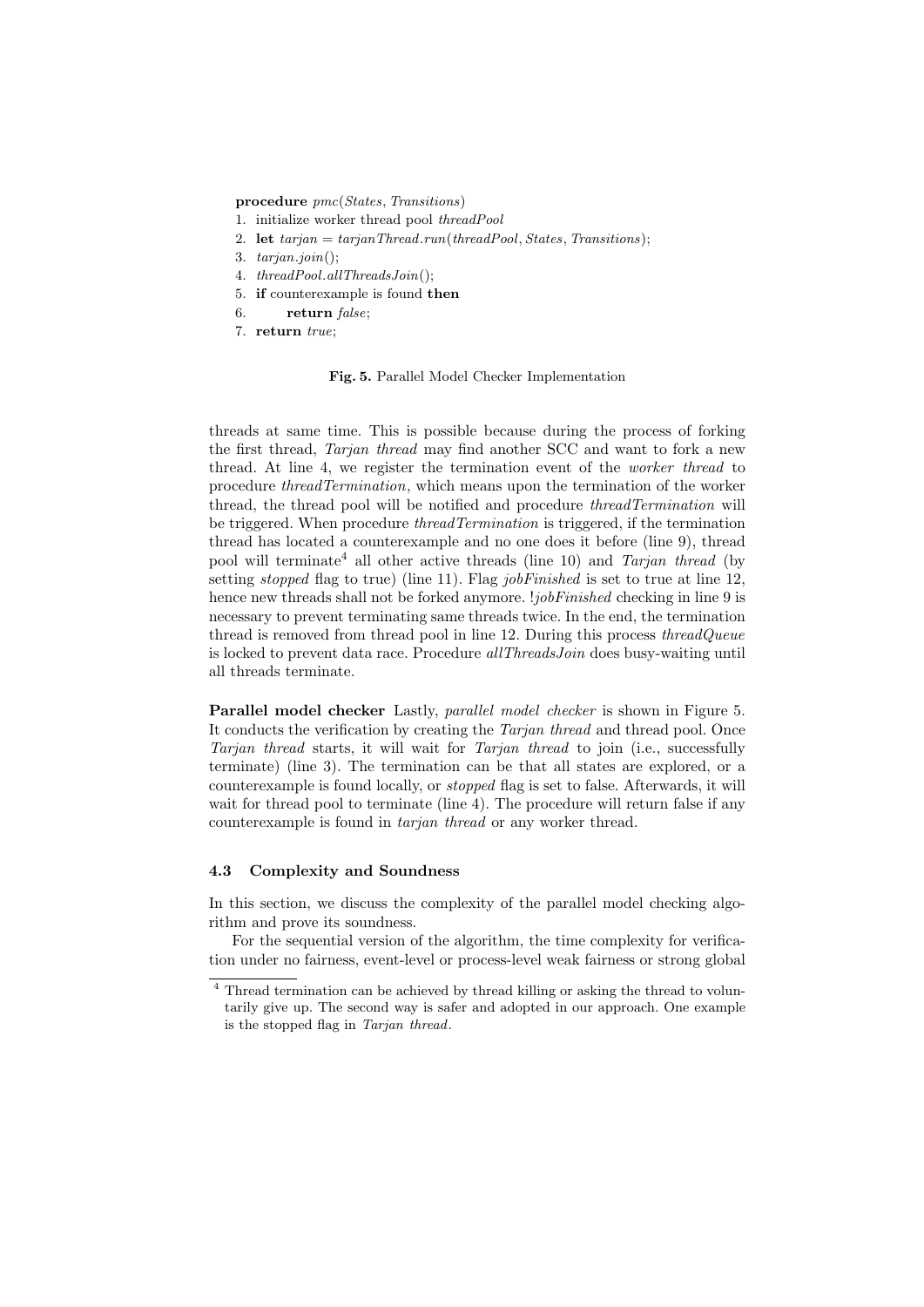fairness are similar, i.e., all linear in the number of system transitions. All states in one SCC are discarded at once in all cases and, therefore, no recursive call is necessary. Furthermore, the *prune* function is linear in the number of transitions of a SCC. In comparison, SPIN's model checking algorithm under process-level weak fairness increases the run-time expense of a verification run by a factor that is linear in the number of running processes. Verification under event-level or process-level strong fairness is in general expensive. In the worst case (i.e., the whole system is strongly connected and only one state is pruned every time), the *prune* method may be invoked at most  $\#S$  times, where  $\#S$  is the number of system states. Thus, the time complexity is bounded by  $\#S \times \#T$  where  $\#T$  is the number of transitions. In practice, however, if the property is false, a counterexample is usually identified quickly, because our algorithm constructs and checks SCCs on-the-fly. Even if the property is true, our experience suggests that the worst case scenario is rare in practice.

For the parallel version of the algorithm, the time and space complexity is exactly same as the sequential version. This is not surprising because the parallel algorithm simply splits SCC analysis into worker threads. The parallel algorithm is designed for a shared memory framework, the SCCs and their transitions are shared between *Tarjan thread* and worker threads. There is no communication overhead. If to migrate this approach into distributed systems, we may consider to pass SCC only and let the worker threads to build the transitions locally to avoid the communication overhead. The is because the number of transitions of a SCC is often much larger than the number of vertices.

If the verification result is true, the number of states and transitions visited in the parallel and sequential version are same. If there is a counterexample, the parallel version may visit more states depending on when the counterexample is identified. If a counterexample is present in the first few SCCs encountered during the search, then the sequential version may find one quickly, while the parallel version may have forked multiple threads to search in more SCCs. Hence parallel version visits more states and transitions. On the other hand, if a counterexample is present only in the last few SCCs, the parallel version can be faster than the sequential version if the counterexample is identified quickly in one worker thread, which then terminates all other SCC checking. This is evidenced by the experiment results presented in Section 5. Notice that when there are more than one counterexamples in the system, it is possible that the parallel verification may produce different counterexample at different runs.

Regarding the soundness, the following theorem establishes correctness of the sequential algorithm. The proof for different fairness can be found in our technical report [30].

# **Theorem 1.** Let  $\mathcal{L}$  be an LTS. Let  $\phi$  be a property. Let F be a fairness type *(i.e., EWF, PWF, ESF, PSF or SGF).*  $\mathcal{L} \models_F \phi$  *if and only if the algorithm mc returns true.*

The following theorem states the correctness of the parallel algorithm *pmc*. We argue the total correctness of the parallel algorithm by showing it is terminating and equivalent to the sequential *mc* algorithm.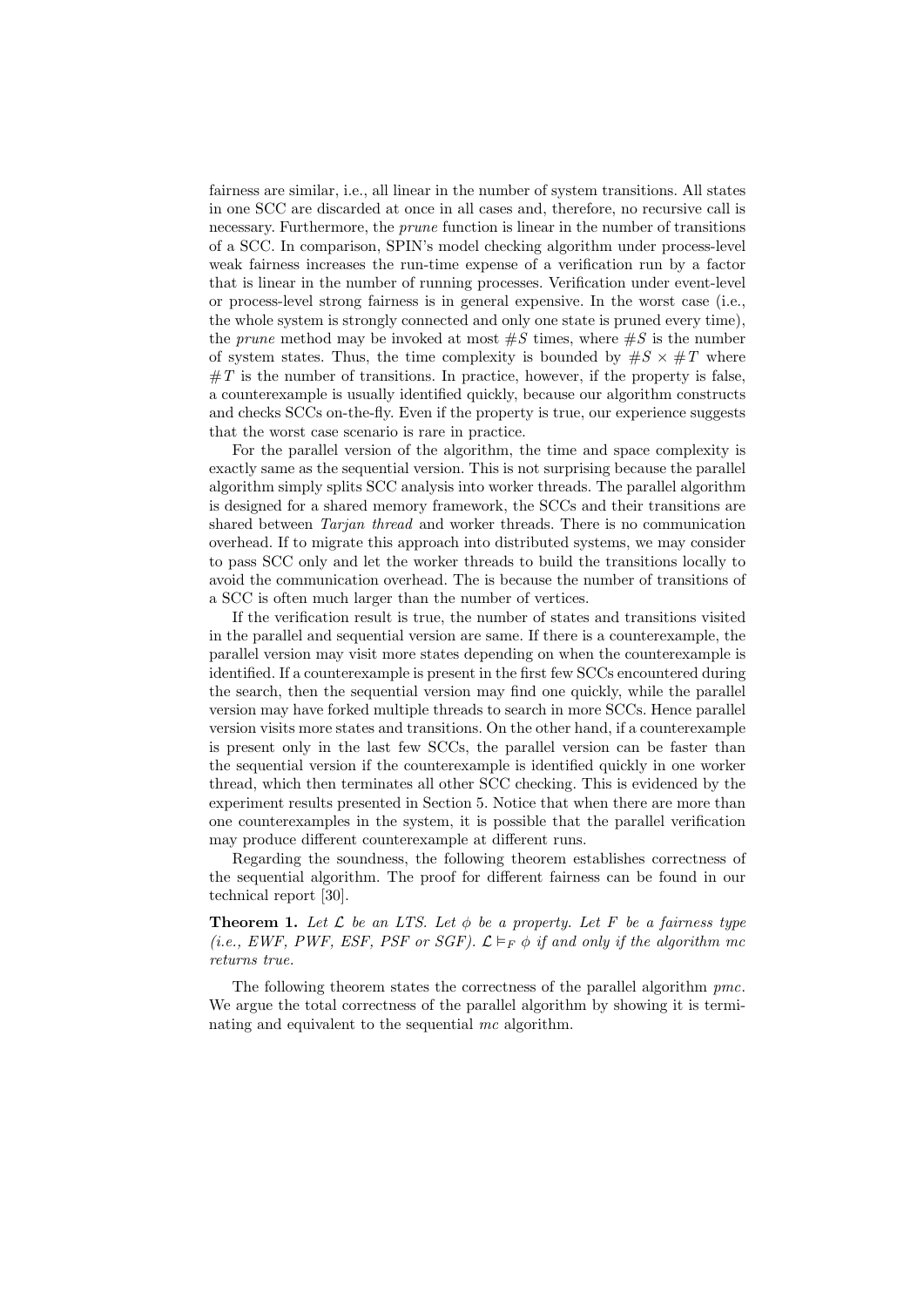**Theorem 2.** Let  $\mathcal{L}$  be an LTS. Let  $\phi$  be a property. Let F be a fairness type *(i.e., EWF, PWF, ESF, PSF or SGF).*  $\mathcal{L} \models_F \phi$  *if and only if the algorithm pmc returns true.*

**Proof:** Firstly, we show that the *pmc* algorithm is terminating. By the assumption, we know that the number of states is finite, so is the number of the SCCs. In *Tarjan thread*, the number of visited states and the pruned states are monotonically increasing, hence the Tarjan thread is terminating. Worker threads are terminating since they are working on the detected SCC and the number of pruned states are monotonically increasing. Since the number of SCC is finite, worker thread pool is terminating. Therefore *pmc* is terminating.

Secondly, we show that *pmc* returns the same result as *mc*. The key of this proof is to prove that each SCC analysis is independent of each other. If this true, then checking the SCCs in parallel is same as checking them sequentially. We have listed the four actions performed in the SCCs in Section 4.1, which can be applied independently.

Lastly, the correctness of data sharing and race condition prevention by using locks have been discussed in Section 4.2. We skip it here.  $\Box$ 

Following the above theorem, we conclude that the sequential algorithm and the parallel algorithm are equivalent in terms of correctness. Therefore as long as the reduction is compatible with sequential algorithm, then it is compatible with the parallel algorithm. For example, our previous work [32] shows that partial order reduction is possible by employing fairness annotations on individual events, which means this technique can also be used with our parallel algorithm. We remark that *pmc* is orthogonal to state reduction techniques like partial order reduction, symmetry reduction or data abstraction. Intuitively, the parallel algorithm would perform better since it may utilize more CPU power. Nonetheless, thread forking/terminating or communication between threads can be costly. We present detailed analysis using real-world examples as well as hand craft examples in the next section.

# **5 Experimental Results**

Process Analysis Toolkit (hereafter PAT) is designed for systematic validation of distributed/concurrent systems using state-of-art model checking techniques. Its main functionalities include simulation, explicit on-the-fly model checking, and verification under fairness. The model checker combines complementary model checking techniques for system verification. In the following, we show its performance on both benchmark systems as well as recently developed population protocols, which require fairness for correctness. All the models (with configurable parameters) are embedded in the PAT package and available online at our web site http://pat.comp.nus.edu.sg.

Regarding the threads scheduling, there are two approaches. The first approach is to manually assign a newly created thread to a free CPU-core. If all CPU-cores are used, the new thread is pushed into the working queue and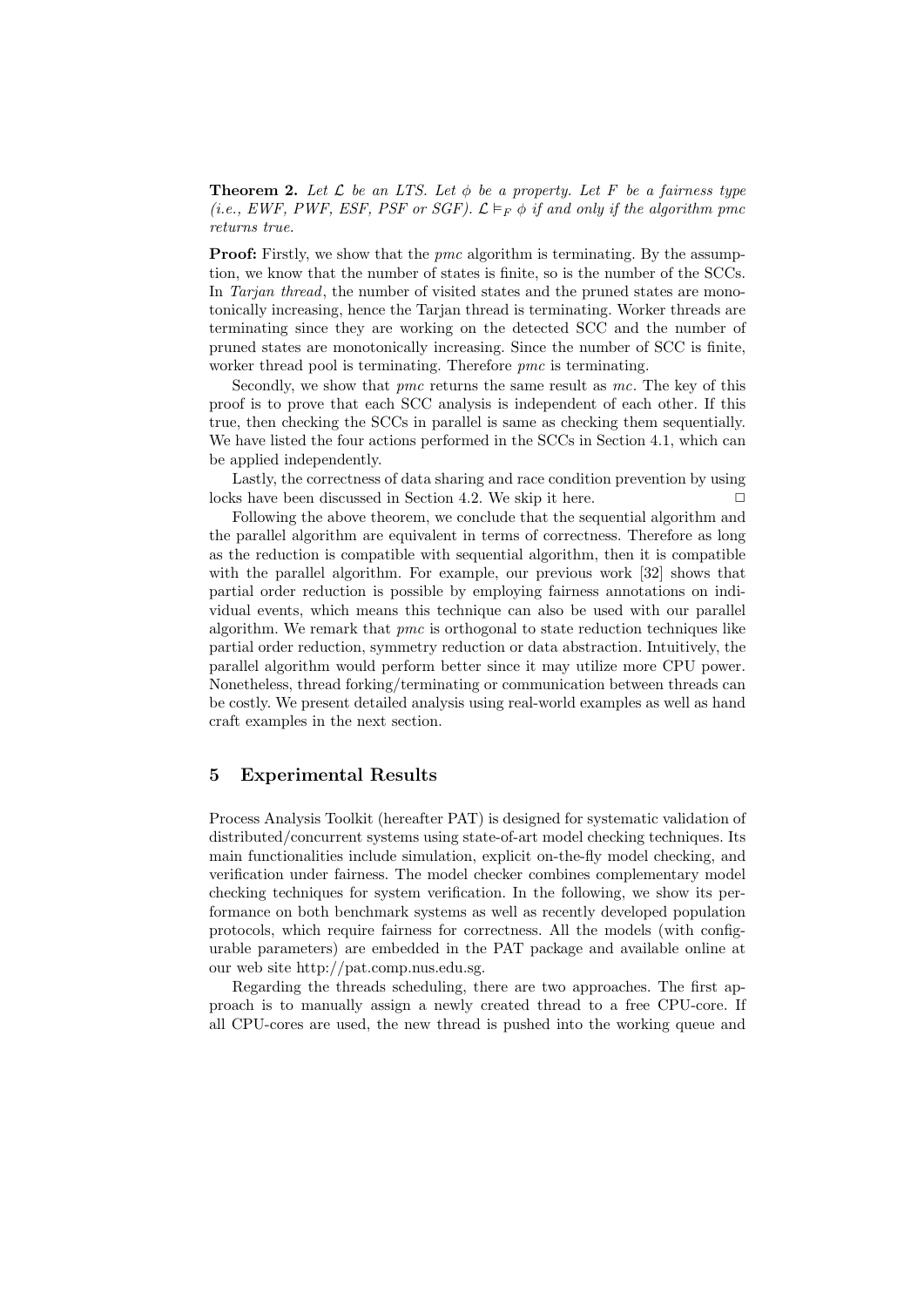|         |                | Model Size Avg SCC/ | SCC  | <b>EWF</b>   |      |             |          | <b>ESF</b> |       | SGF          |             |             |
|---------|----------------|---------------------|------|--------------|------|-------------|----------|------------|-------|--------------|-------------|-------------|
|         |                | $\#SCC$             |      | Ratio Result | mc   | pmc         | Result   | mc         | pmc   | Result       | mc          | pmc         |
| DP      | 5              | 67/13               | 0.36 | No           | 0.08 | 0.08        | Yes      | 0.22       | 0.20  | Yes          | 0.19        | 0.19        |
| DP      | 6              | 178/21              | 0.38 | No           | 0.13 | 0.13        | Yes      | 0.97       | 0.84  | Yes          | 0.86        | 0.78        |
| DP      | $\overline{7}$ | 486/31              | 0.4  | No           | 0.38 | 0.37        | Yes      | 4.62       | 3.39  | Yes          | 4.42        | 3.38        |
| DP      | 8              | 1368/43             | 0.41 | No           | 1.41 | 1.33        | Yes      | 29.28      | 19.49 | Yes          | 32.90       | 22.14       |
| $LE\_C$ | 3              | 22/3                | 0.33 | $_{\rm Yes}$ | 0.11 | 0.11        | Yes      | 0.11       | 0.11  | Yes          | 0.10        | 0.10        |
| $LE\_C$ | 4              | 24/15               | 0.47 | $_{\rm Yes}$ | 0.53 | 0.47        | Yes      | 0.52       | 0.47  | $_{\rm Yes}$ | 0.46        | 0.45        |
| $LE\_C$ | 5              | 34/43               | 0.58 | $_{\rm Yes}$ | 4.04 | 3.66        | Yes      | 4.03       | 3.65  | Yes          | 3.66        | 3.49        |
| $LE\_C$ | 6              | 48/103              | 0.64 | Yes          |      | 23.12 21.39 | Yes      | 23.05      | 21.54 | Yes          |             | 21.91 20.14 |
| $LE\_C$ | $\overline{7}$ | 66/227              | 0.68 | $_{\rm Yes}$ |      | 128.8 124.4 | Yes      | 129.5      | 124.3 | Yes          |             | 133.9 127.2 |
| $LE\_C$ | 8              | 86/479              | 0.71 | $_{\rm Yes}$ |      | 604.3 600.5 | Yes      | 615.8      | 606.6 | Yes          |             | 721.9 684.4 |
| $LE\_R$ | 3              | 9/268               | 0.36 | No           | 0.11 | 0.11        | No       | 0.12       | 0.12  | Yes          | 1.40        | 1.27        |
| LE_R    | 4              | 9/2652              | 0.4  | No           | 0.11 | 0.28        | No       | 0.59       | 0.60  | Yes          | 21.65       | 15.73       |
| $LE\_R$ | 5              | 9/25274             | 0.42 | No           | 0.71 | 0.72        | No       | 2.22       | 2.19  | Yes          | 587.0 456.4 |             |
| $TC_R$  | $\overline{4}$ | 16/1                | 0.01 | $\rm No$     | 0.06 | 0.07        | No       | 0.07       | 0.06  | $_{\rm Yes}$ | 0.11        | 0.12        |
| $TC_R$  | 5              | 60/1                | 0.01 | No           | 0.08 | 0.08        | $\rm No$ | 0.08       | 0.08  | Yes          | 0.45        | 0.48        |
| $TC_R$  | 6              | 84/2                | 0.01 | No           | 0.11 | 0.11        | No       | 0.11       | 0.11  | Yes          | 2.20        | 2.38        |
| $TC_R$  | $\overline{7}$ | 210/2               | 0.01 | No           | 0.14 | 0.14        | $\rm No$ | 0.15       | 0.16  | Yes          | 11.28 12.31 |             |
| $TC_R$  | 8              | 330/3               | 0.01 | No           | 0.19 | 0.20        | $\rm No$ | 0.25       | 0.23  | Yes          | 69.55       | 72.98       |
| $TC_R$  | 9              | 756/3               | 0.01 | No           | 0.27 | 0.31        | No       | 0.36       | 0.37  | Yes          |             | 494.4 572.7 |

**Table 1.** Experiment results on a PC running Windows XP with 2.83 GHz quad-core Intel Q9550 CPU and 2 GB memory

wait. The second approach is to make each thread as operating system thread<sup>5</sup>, and let the OS CPU scheduler to do the scheduling. We compared the two approaches, it shows that when the size of the SCCs is big, the two approaches have same results. When the number of SCCs is big, the second approach is more efficient. We applied second approach in our experiments.

In our experiments below, *Size* denotes the number processes in the models. Besides the execution time of the sequential algorithm (*mc*) and parallel algorithm (*pmc*), we present additional measurements which reflect the amount of workload *pmc* can put in parallel if the verification result is true<sup>6</sup>. One is the average size of nontrivial SCCs (denoted as *Avg SCC Size*) and the number of SCC (denoted as #*SCC* ). A SCC is trivial if and only if it has only one state. Intuitively, the parallel algorithm gains more saving with larger and more SCCs. The other is the ratio of the number of states of all (non-trivial) SCCs and the whole state space (denoted as *SCC Ratio*). Intuitively, a higher *SCC Ratio* shall lead to more saving. The forking condition is that the SCC must have at least 100 states. '-' means out of memory. The unit of time measurement is second.

Table 1 summarizes the verification statistics on classic dinning philosophers problem (*DP*), and recently developed population protocols. The population

<sup>&</sup>lt;sup>5</sup> In our implementation, we use System.Threading.ThreadPool object in .NET framework 2.0 to create system threads in Microsoft Windows system.

<sup>6</sup> When the property is false, *SCC Ratio* can be different for different runs.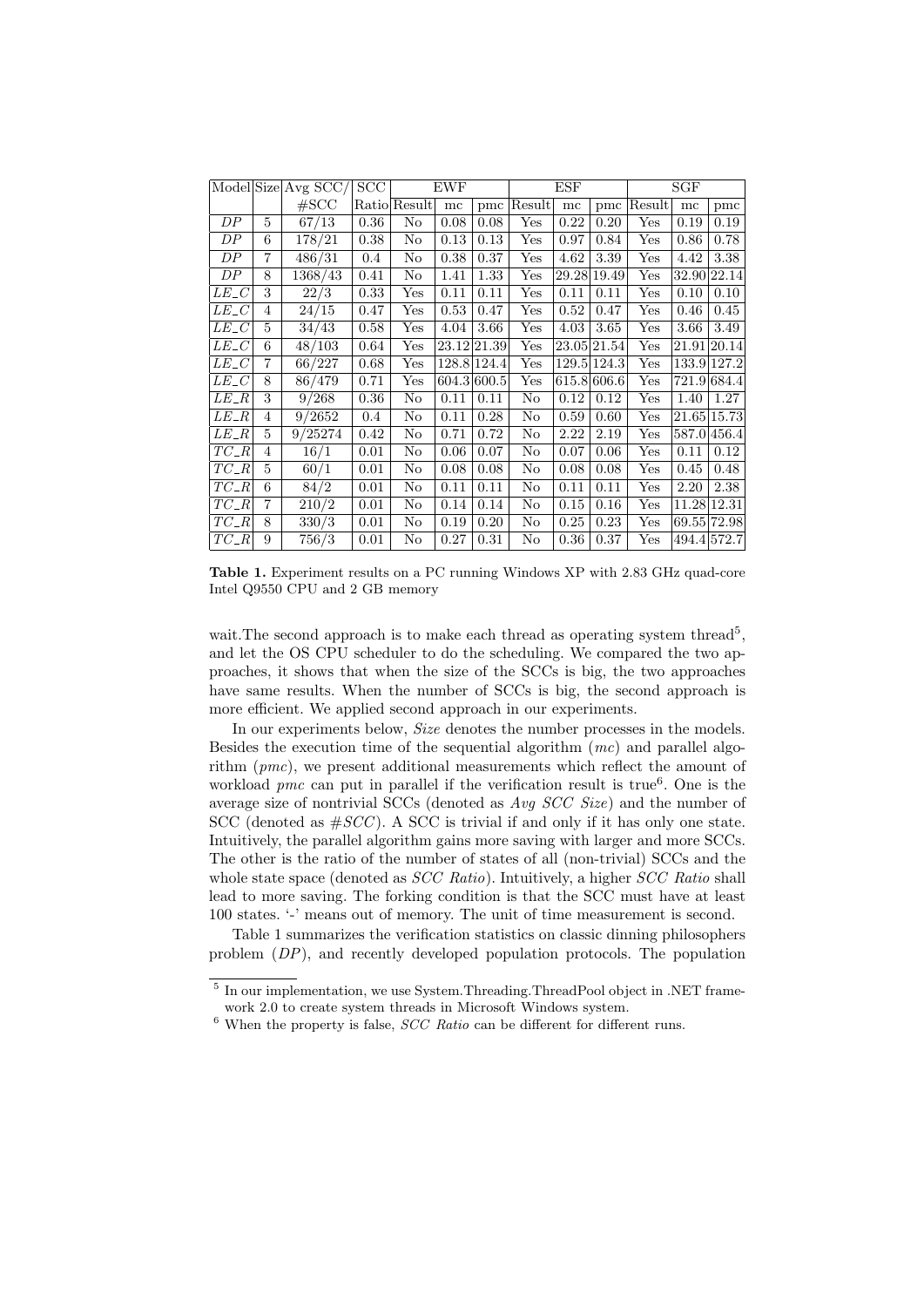|                  |                | Model Size Avg SCC/ | SCC          | <b>EWF</b>   |      |            |        | <b>ESF</b>  |             | SGF          |             |      |
|------------------|----------------|---------------------|--------------|--------------|------|------------|--------|-------------|-------------|--------------|-------------|------|
|                  |                | $\#SCC$             |              | Ratio Result | mc   | pmc        | Result | mc          | pmc         | Result       | mc          | pmc  |
| PAR1             | 5              | 10001/5             | 0.2          | No           | 1.75 | 2.11       | Yes    | 22.50       | 12.03       | Yes          | 11.33       | 6.97 |
| PAR1             | 6              | 10001/6             | 0.2          | No           | 1.74 | 2.07       | Yes    | 27.10 14.81 |             | $_{\rm Yes}$ | 13.59       | 8.13 |
| PAR1             | 7              | 10001/7             | 0.2          | No           | 1.71 | 2.29       | Yes    |             | 31.22 16.66 | $_{\rm Yes}$ | 15.89       | 9.14 |
| PAR1             | 8              | 10001/8             | 0.2          | No           | 1.71 | 2.16       | Yes    |             | 36.08 18.04 | Yes          | 18.09 10.60 |      |
| PAR1             | 9              | 10001/9             | 0.2          | No           | 1.71 | 2.15       | Yes    |             | 40.59 20.85 | $_{\rm Yes}$ | 20.40 11.90 |      |
| PAR1             | 10             | 10001/10            | 0.2          | $\rm No$     | 1.73 | 2.15       | Yes    | 45.29 22.63 |             | Yes          | 22.81 13.07 |      |
| PAR <sub>2</sub> | $\overline{4}$ | 20000/5             | 0.5          | No           | 5.46 | 7.12       | NA     |             |             | Yes          | 8.87        | 5.52 |
| PAR <sub>2</sub> | 5              | 20000/6             | 0.5          | No           | 6.05 | 9.53       | NA     | -           |             | Yes          | 18.32       | 8.64 |
| PAR <sub>2</sub> | 6              | 20000/7             | $0.5\,$      | No           |      | 6.39 10.51 | NA     |             |             | Yes          | 21.37       | 9.32 |
| PAR <sub>2</sub> | $\overline{7}$ | 20000/8             | 0.5          | No           |      | 6.90 11.41 | NA     | -           |             | Yes          | 24.50       | 9.69 |
| PAR <sub>2</sub> | 8              | 20000/9             | 0.5          | No           |      | 7.77 11.65 | NA     |             |             | Yes          | 27.86 11.82 |      |
| PAR2             | 9              | 20000/10            | 0.5          | $\rm No$     |      | 8.06 12.76 | NA     |             |             | Yes          | 30.89 13.68 |      |
| PAR <sub>3</sub> | $\overline{7}$ | 2000/8              | $\mathbf{1}$ | No           | 0.29 | 0.20       | Yes    | 411.5 117.6 |             | Yes          | 0.41        | 0.28 |
| PAR3             | 8              | 2000/9              | $\mathbf{1}$ | No           | 0.21 | 0.24       | Yes    | 463.1       | 135.7       | $_{\rm Yes}$ | 0.45        | 0.29 |
| PAR <sub>3</sub> | 9              | 2000/10             | 1            | No           | 0.25 | 0.23       | Yes    | 515.7 155.8 |             | Yes          | 0.49        | 0.31 |

**Table 2.** Experiment results on a PC running Windows XP with 2.83 GHz quad-core Intel Q9550 CPU and 2 GB memory

protocols include leader election for complete networks (*LE C* ) [11], for network rings  $(LE_R)$  [11] and token circulation for network rings  $(TC_R)$  [1]. We modify the *DP* model so that it is deadlock-free (i.e., by letting one of the philosophers to pick up the forks in a different order). The property is that a philosopher never starves to death, i.e.,  $\Box \Diamond eat.0$ , where *eat*.0 is the event of 0-th philosopher eating. The property for the leader election protocols is that eventually always there is one and only one leader in the network, i.e.,  $\Diamond \Box$  *oneLeader*. Correctness of all these algorithms relies on different notions of fairness.

In Table 1, we can see that when the verification result is false, either *pmc* or *mc* can be faster, which is expected. When the verification result is true, *pmc* is faster in most of the cases, except in the case of model checking the *TC R* example under strong global fairness. In this particular example, *SCC ratio* is very low (0*.*01), which means that there are many trivial SCCs. Furthermore, there are only few non-trivial SCCs. As a result, there is little work that can be separated out for the worker threads to speed up the model checking, and the communication overhead makes *pmc* slower. On the other hand, the *pmc* slowdown in this case is only several percents of *mc*, which shows that the communication overhead in *pmc* is low.

Table 2 summarizes the verification statistics on some hand craft examples to show the potential effectiveness of the parallel algorithm. We create three models (*PAR*1, *PAR*2 and *PAR*3) such that the their state space contains several SCCs, each of which has big number of states. As a result, worker threads can be dispatched with substantial workload. Correctness of all these algorithms requires ESF and SGF.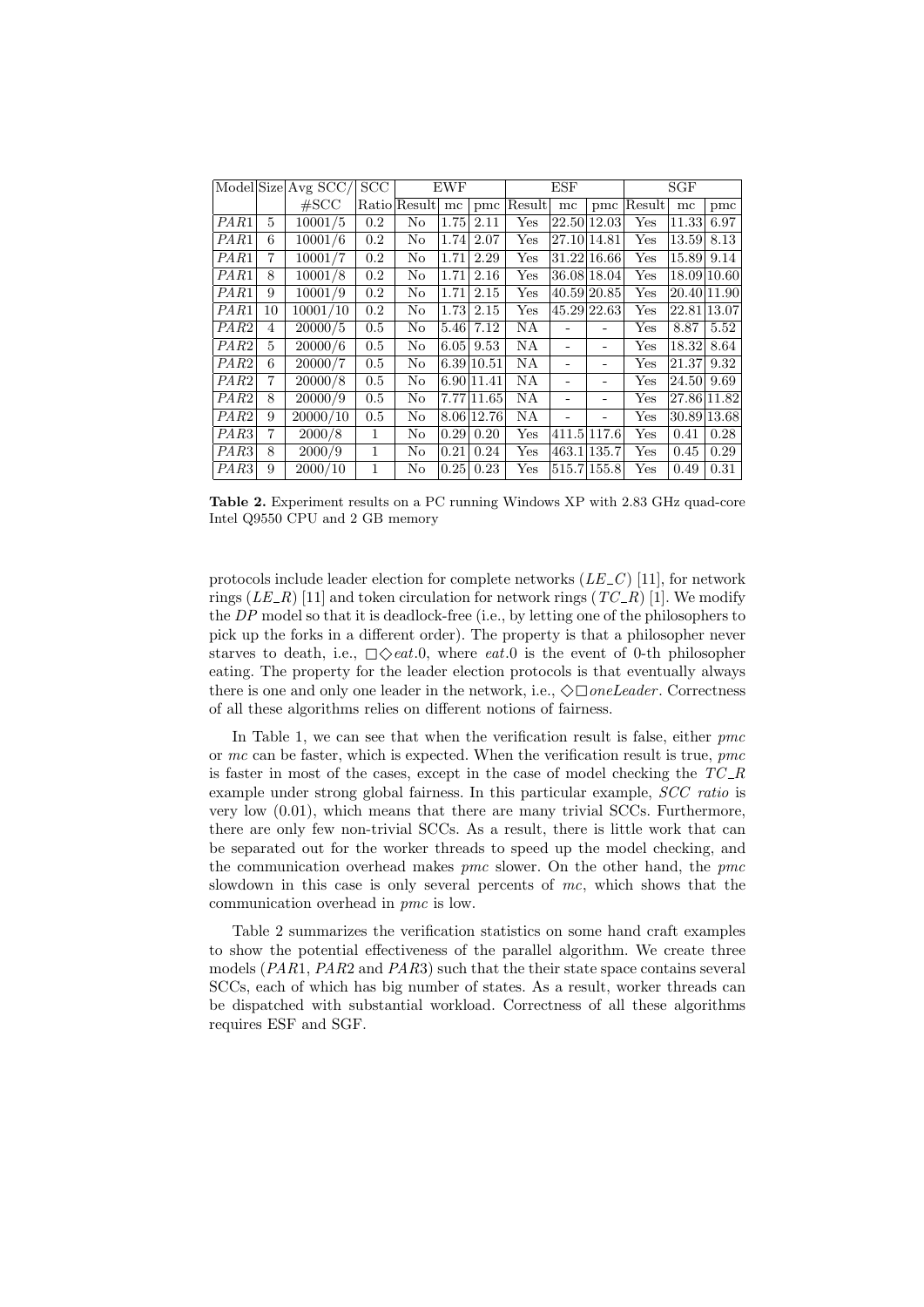



**Fig. 6.** Results on Intel Core2 6600 CPU

**Fig. 7.** Results on Intel Q9550 CPU

In Table 2, we can see that *pmc* is working well in *PAR*1 example, where the average SCC size is big and the SCC ratio is not very low. The performance is even better (60% speedup) when the SCC ratio increases to 0.5 in *PAR*2 example. The *PAR*3 example almost produces the ideal case (72% speedup) such that the four cores are fully loaded. Since there are more SCCs than cores, further speedup could be achieved if there were more cores. ESF case in *PAR*2 gives a worst case mentioned in Section 4.3 for strong fairness checking, hence it ends up with out of memory exception.

The experiment results in Table 1 and 2 confirm that the speedup of parallel verification relies on the size and the number of non-trivial SCCs. Each SCC has four analysis actions as described in Section 4.1. If the size of SCCs is big and/or the number of SCCs is more than the number of cores, each worker thread will make full use of the available CPU-cores. Overall, *pmc* performs better than *mc* for big average SCC size and high SCC ratio.

To study the scalability of our approach with different number of CPU cores, we conduct the same experiments (model checking examples in Table 1 and *PARA*1 example under strong global fairness)<sup>7</sup> on a dual-core CPU (Figure 6) and a quad-core CPU<sup>8</sup> (Figure 7). The coordinate of each point  $(x, y)$  in the graphs represents *mc* execution time and *pmc* execution time of a model correspondingly. From the figures we can see that, points in Figure 6 are scattered between line  $y = x$  and  $y = 2x$ , while points in Figure 7 are scattered between line  $y = 2x$  and  $y = 3x$ . The average speedup of the parallel algorithm is 22*.*9% for quad-core CPU and 11*.*2% for dual-core CPU. This suggests that our approach is scalable for more CPU cores in general.

Besides PAT, there are a number of model checkers which are designed for similar application domains. It is, however, not easy to compare PAT with

<sup>7</sup> *PARA*2 and *PARA*3 have high average SCC size and SCC ratio which is rare in real systems, so we exclude them in the salability testing.

<sup>8</sup> Since we calculate the speedup of *pmc* compared to *mc*, the absolute speed of the two CPUs is not important.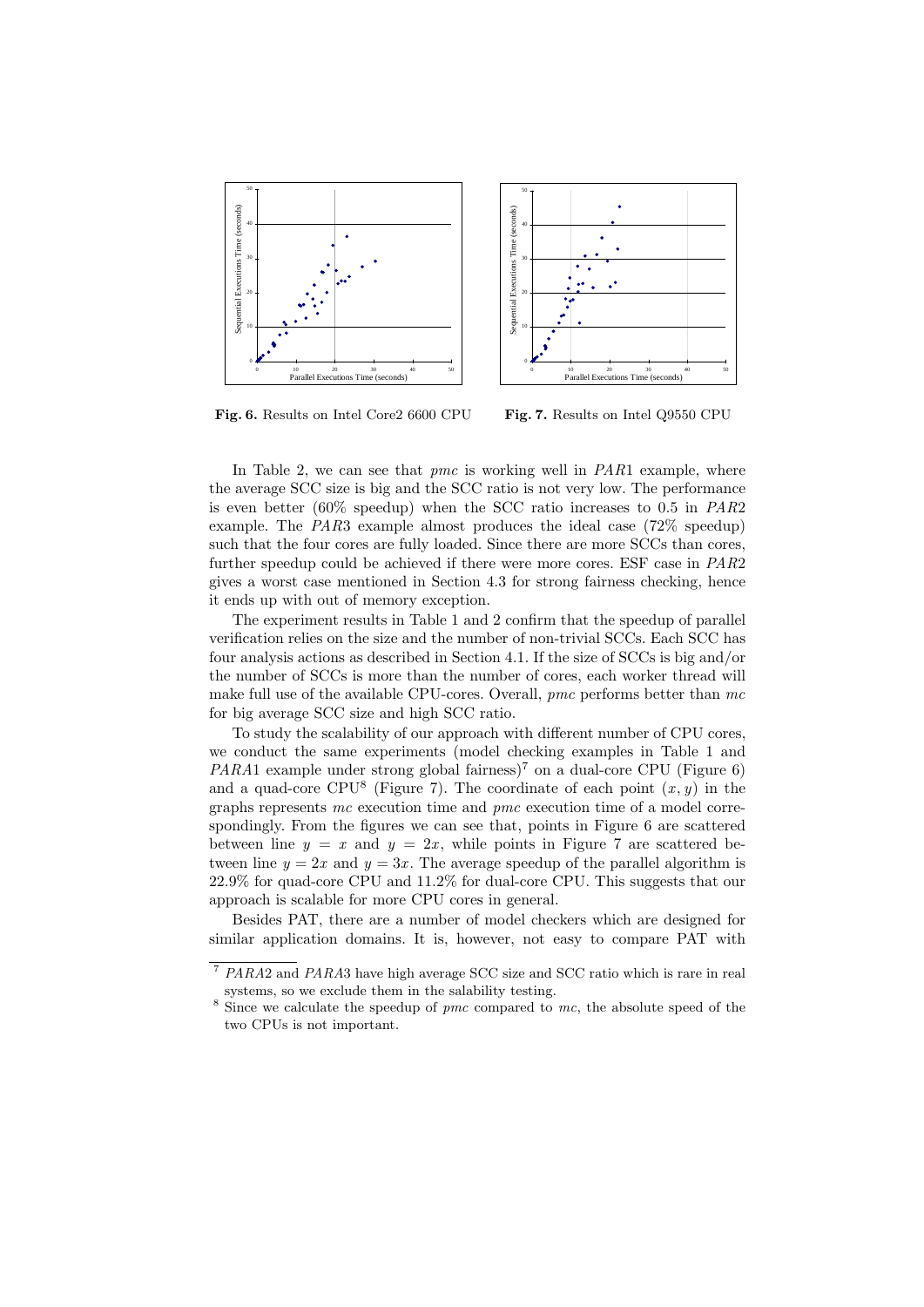them. For instance, the refinement checker FDR does not support shared variables/arrays, and therefore, FDR's model is significantly different from PAT's. Further, FDR has no support for multi-core. The model checker SPIN supports verification of LTL properties. The multi-core parallel algorithm in SPIN is designed for model checking based on nested depth-first search. Nested depth-firstsearch works well for verification under no fairness. It can be twisted to perform model checking under fairness in the price of significant computational overhead, which has been shown in [31]. As a result, it makes little sense here to compare performance of our parallel algorithm with SPIN's.

### **6 Related Works**

LTL parallel verification is an active research area due to the prevalence of the multi-core CPU and distributed systems. There are various approaches in the literature, as discussed below.

Holzmann proposed an extension of the SPIN model checker for dual-core machines in [16]. The algorithms keep their linear time complexity and the liveness checking algorithm supports full LTL. The algorithm for checking safety properties scales well to N-core systems. The algorithm for liveness checking, which is based on the original SPIN's nested DFS algorithm, can only be applied in dual-core systems. Furthermore, our approach handles different forms of fairness, while SPIN handles only process level weak fairness.

Lafuente [22] presented a cycle localization algorithm based on nested DFS, which is very similar to our ideas. In their approach, the main thread performs the first DFS to identify an accepting state, and the worker threads perform the second DFS to detect the fair cycle from the accepting state. Compared to this solution, our approach has the advantage that each SCC will be checked by one and only one worker thread.

A multi-core LTL model checking algorithm based on known distributedmemory algorithms is presented in [2]. This algorithm is linear for properties expressible as weak Büchi automata. However, the worst case complexity is quadratic. Our approach has no restriction on the types of LTL, and has linear time complexity in worst case.

A different approach to shared-memory model checking is presented in [19] based on CTL\* translation to Hesitant Alternating Automata. The proposed algorithm uses non-emptiness game for deciding validity of the original formula and is therefore largely unrelated to the algorithms based on fair-cycle detection.

Barnat, Chaloupka and Pol gave a comprehensive survey in the distributed SCC decomposition algorithms [3]. We briefly list some of important ones in the following. These algorithms are designed for distributed systems and has quadratical or cubic order of complexity.

**MAP** The idea of the Maximal Accepting Predecessor algorithm [7, 8] relies on the fact that every accepting vertex inside an accepting cycle is its own predecessor. Direct implementation from this idea would give expensive computation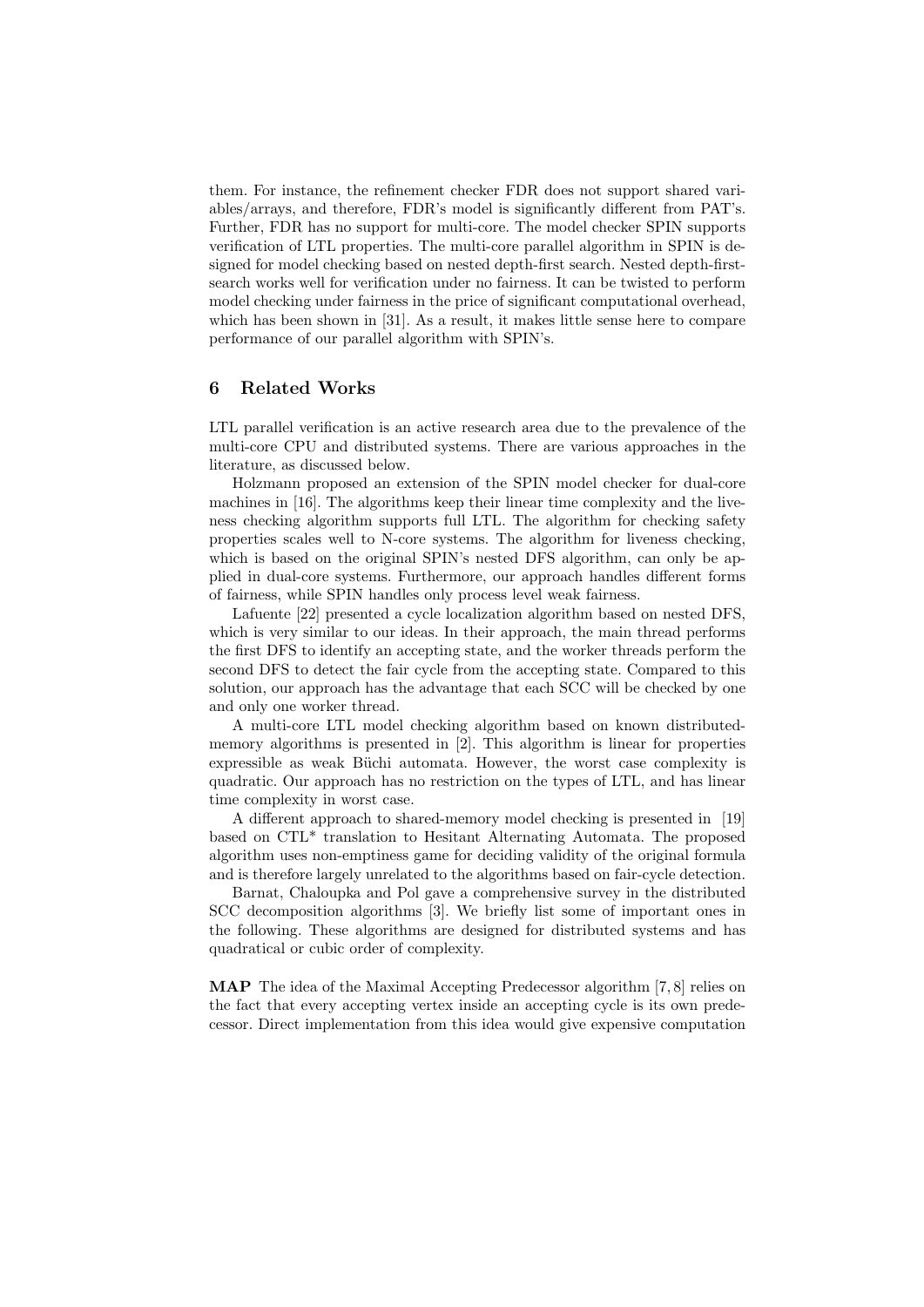and store all proper accepting predecessors of all (accepting) vertices. To solve this problem, the MAP algorithm stores only a single representative of all proper accepting predecessor. The time complexity of the algorithm is  $O(a^2 \times m)$ , where *a* is the number of accepting vertices and *m* is the number of edges.

**OWCTY** The One Way Catch Them Young algorithm [12, 9] is to try to repeatedly remove vertices from the graph that cannot lie on an accepting cycle. The two removal rules of this algorithm are explained as follows: (1) a vertex is removed from the graph if it has no successors in the graph (the vertex cannot lie on a cycle), and (2) a vertex is removed if it cannot reach an accepting vertex (a potential cycle the vertex lies on is non-accepting). The algorithm continues the removal steps until there are more vertices to be removed. In the end, either there are some vertices remaining in the graph meaning that the original graph contained an accepting cycle, or all vertices have been removed meaning that the original graph had no accepting cycles. The time complexity of the algorithm is  $O(h \times m)$  where *h* is the height of the SCC quotient graph. Here the factor *m* comes from the computation of elimination rules while the factor *h* relates to the number of global iterations the removal rules must be applied.

**NEGC** The idea behind the Negative Cycle Algorithm [6] is to transform the LTL model checking problem to the problem of negative cycle detection. Every edge of the graph outgoing from a non-accepting vertex is labeled with 0 while every edge outgoing from an accepting vertex is labeled with 1. Clearly, the graph contains a negative cycle if and only if it has an accepting cycle. The worst case time complexity of the algorithm is  $O(n \times m)$ , where *n* is the number of vertices and *m* is the number of edges.

**OBF** This algorithm is based on a recent technique OWCTY-BWD-FWD (OBF) [4, 5]. It identifies a number of independent subgraphs (called OBF slices) in  $O(n+m)$  time, where *n* is the number of vertices and *m* is the number of edges. The slices are then decomposed using the FB algorithm. This algorithm assumes the input graph to be rooted, i.e., we have an initial vertex from which all other vertices are reachable. The time complexity of the algorithm is  $O(n \times (n+m))$ .

# **7 Conclusion**

In this work, we proposed a parallel LTL-verification on fairness enhanced systems in multi-core shared-memory architecture. Based on the Tarjan's algorithm, our approach separated the SCC analysis into workers threads by careful algorithm design. Our approach is holistic, which does not only take care of LTL verification but also check the fairness constraints satisfaction in one goal. Fairness enhanced systems may contains big and complicated SCC structures in the state space. Our approach can split the workload to worker threads to achieve performance improvement. The solution is on-the-fly and the complexity is linear to the size of state space. We have implemented this technique in our home grown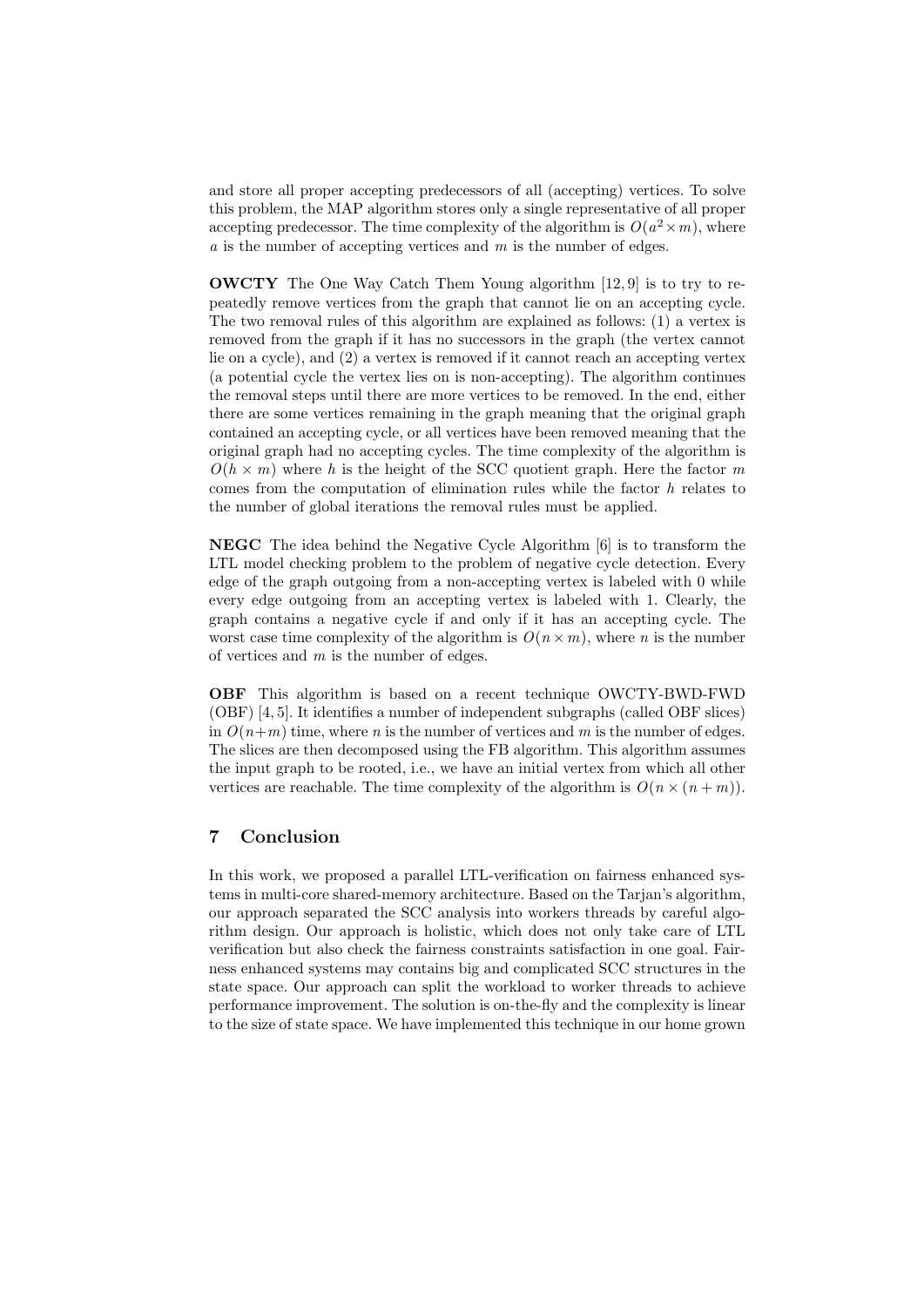model checker PAT. The experimental results on real world systems suggested our solution is efficient and scalable to multi-cores.

It is a well known fact, that a distributed-memory, parallel algorithm is straightforwardly transformed into a shared-memory one. But not vise verse. One of the future work is to migrate our approach into distributed systems with the aim of minimizing the communication overhead. Furthermore, we will conduct more experiments in the future to see both the scalability and limitations with more CPU cores.

# **References**

- 1. D. Angluin, J. Aspnes, M. J. Fischer, and H. Jiang. Self-stabilizing Population Protocols. In *9th International Conference on Principles of Distributed Systems (OPODIS 2005)*, volume 3974 of *LNCS*, pages 103–117, 2005.
- 2. J. Barnat, L. Brim, and P. Ročkai. Scalable Multi-core LTL Model-Checking. In *Model Checking Software*, pages 187–203. Springer, 2007.
- 3. J. Barnat, J. Chaloupka, and J. Van De Pol. Distributed Algorithms for SCC Decomposition. *To appear in Journal of Logic and Computation*, 2009.
- 4. J. Barnat, J. Chaloupka, and J. van de Pol. Improved Distributed Algorithms for SCC Decomposition. *ENTCS*, 198(1):63–77, 2008.
- 5. J. Barnat and Pavel Moravec. Parallel Algorithms for Finding SCCs in Implicitly Given Graphs. In *Formal Methods: Applications and Technology*, volume 4346 of *LNCS*, pages 316–330. Springer, 2006.
- 6. L. Brim, I. Cerná, P. Krcál, and R. Pelánek. Distributed LTL Model Checking Based on Negative Cycle Detection. In *Foundations of Software Technology and Theoretical Computer Science (FST TCS 2001)*, volume 2245 of *LNCS*, pages 96– 107. Springer, 2001.
- 7. L. Brim, I. Cerna, P. Moravec, and J. Simsa. Accepting Predecessors are Better than Back Edges in Distributed LTL Model-Checking. In *5th International Conference of Formal Methods in Computer-Aided Design (FMCAD 2004)*, pages 352–366, 2004.
- 8. L. Brim, I. Cerna, P. Moravec, and J. Simsa. How to Order Vertices for Distributed LTL Model-Checking Based on Accepting Predecessors. In *4th International Workshop on Parallel and Distributed Methods in verifiCation*, pages 1–12, 2005.
- 9. I. Cerná and R. Pelánek. Distributed Explicit Fair Cycle Detection (Set Based Approach). In *10th International SPIN Workshop on Model Checking Software (SPIN 2003)*, volume 2648 of *LNCS*, pages 49–73. Springer, 2003.
- 10. C. Courcoubetis, M. Y. Vardi, P. Wolper, and M. Yannakakis. Memory-Efficient Algorithms for the Verification of Temporal Properties. *Formal Methods in System Design*, 1(2/3):275–288, 1992.
- 11. M. J. Fischer and H. Jiang. Self-stabilizing Leader Election in Networks of Finitestate Anonymous Agents. In *10th International Conference on Principles of Distributed Systems (OPODIS 2006)*, volume 4305 of *LNCS*, pages 395–409. Springer, 2006.
- 12. K. Fisler, R. Fraer, G. Kamhi, M. Y. Vardi, and Z. Yang. Is There a Best Symbolic Cycle-Detection Algorithm? In *Tools and Algorithms for Construction and Analysis of Systems (TACAS 2001)*, pages 420–434. Springer, 2001.
- 13. J. Geldenhuys and A. Valmari. More Efficient On-the-fly LTL Verification with Tarjan's Algorithm. *Theoritical Computer Science*, 345(1):60–82, 2005.